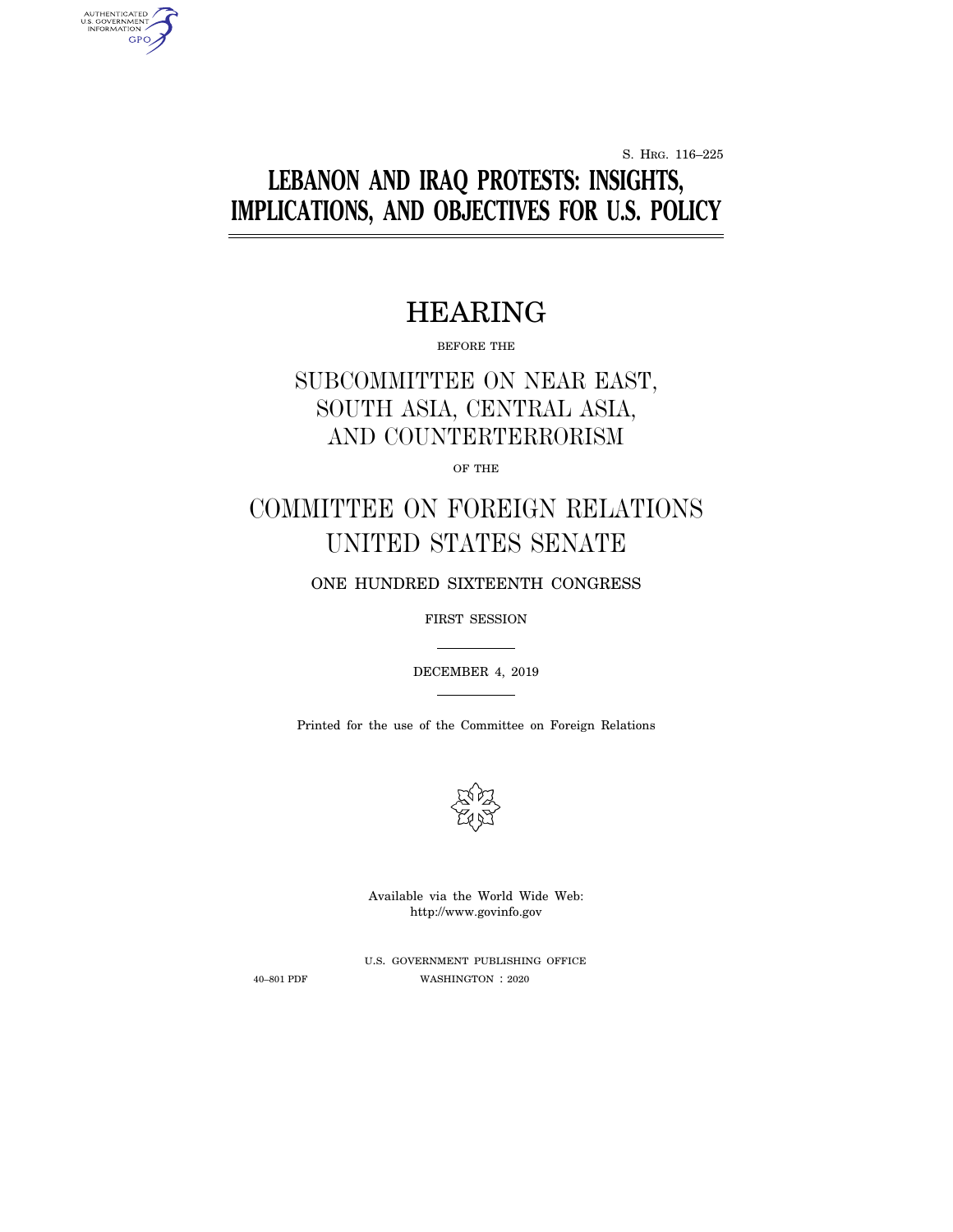#### COMMITTEE ON FOREIGN RELATIONS

JAMES E. RISCH, Idaho, *Chairman*

MARCO RUBIO, Florida RON JOHNSON, Wisconsin CORY GARDNER, Colorado MITT ROMNEY, Utah LINDSEY GRAHAM, South Carolina JOHNNY ISAKSON, Georgia JOHN BARRASSO, Wyoming ROB PORTMAN, Ohio RAND PAUL, Kentucky TODD, YOUNG, Indiana TED CRUZ, Texas

ROBERT MENENDEZ, New Jersey BENJAMIN L. CARDIN, Maryland JEANNE SHAHEEN, New Hampshire CHRISTOPHER A. COONS, Delaware TOM UDALL, New Mexico CHRISTOPHER MURPHY, Connecticut TIM KAINE, Virginia EDWARD J. MARKEY, Massachusetts JEFF MERKLEY, Oregon CORY A. BOOKER, New Jersey

CHRISTOPHER M. SOCHA, *Staff Director* JESSICA LEWIS, *Democratic Staff Director* JOHN DUTTON, *Chief Clerk*

#### SUBCOMMITTEE ON NEAR EAST, SOUTH ASIA, CENTRAL ASIA, AND COUNTERTERRORISM

MITT ROMNEY, Utah, *Chairman*

TED CRUZ, Texas LINDSEY GRAHAM, South Carolina CORY GARDNER, Colorado RAND PAUL, Kentucky

CHRISTOPHER MURPHY, Connecticut BENJAMIN L. CARDIN, Maryland JEANNE SHAHEEN, New Hampshire TIM KAINE, Virginia

(II)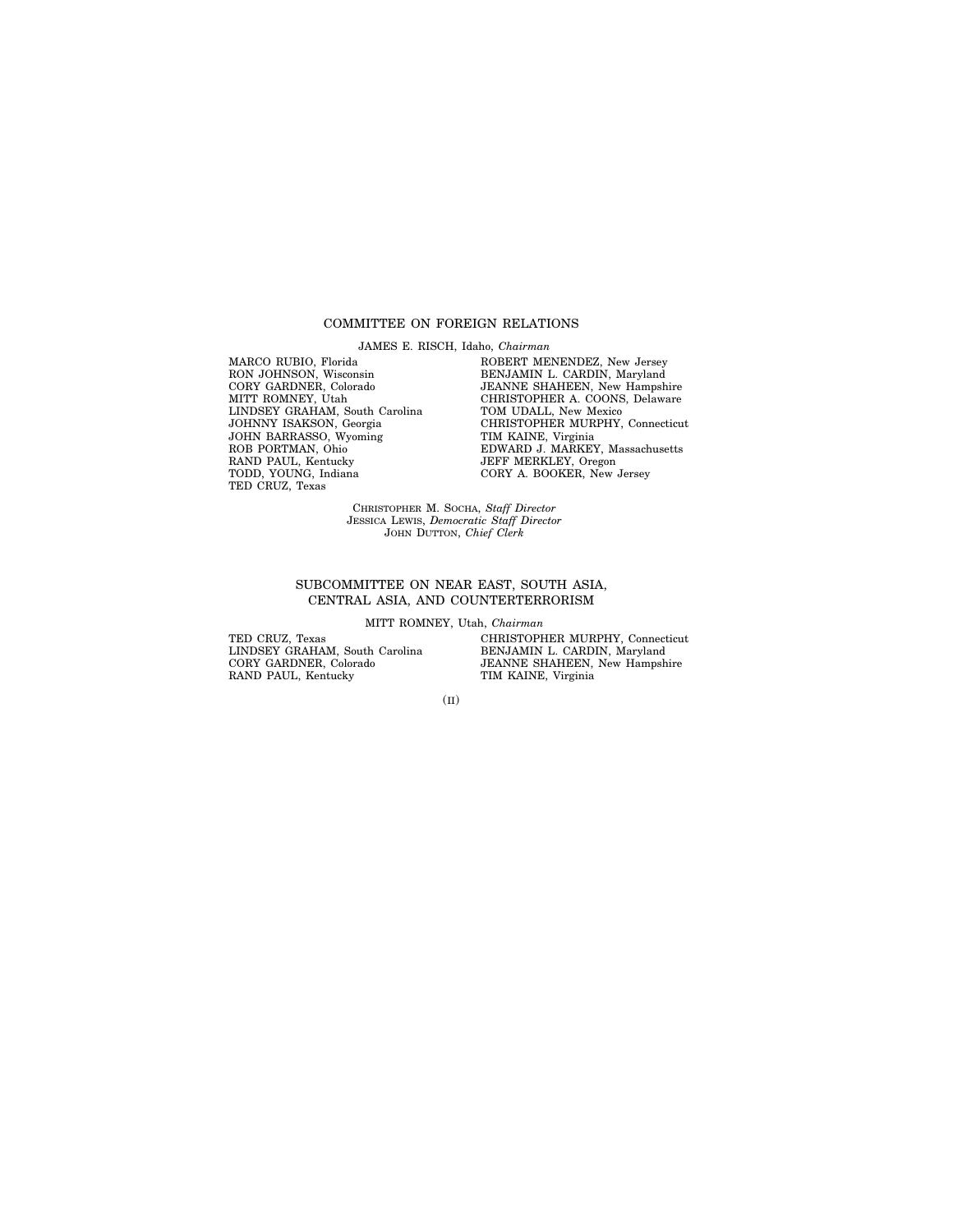## C O N T E N T S

|                                                                             | Page                |
|-----------------------------------------------------------------------------|---------------------|
|                                                                             | 1                   |
|                                                                             | $^{2}$              |
| Hood, Hon. Joey, Principal Deputy Assistant Secretary, Bureau of Near East- | $\overline{4}$<br>5 |
| ADDITIONAL MATERIAL SUBMITTED FOR THE RECORD                                |                     |
| Responses of Hon. Joey Hood to Questions Submitted by Senator Ted Cruz      | 24                  |
| Amer Fakhoury's Legal Team Document Submitted by Senator Jeanne Sha-        | 25                  |

(III)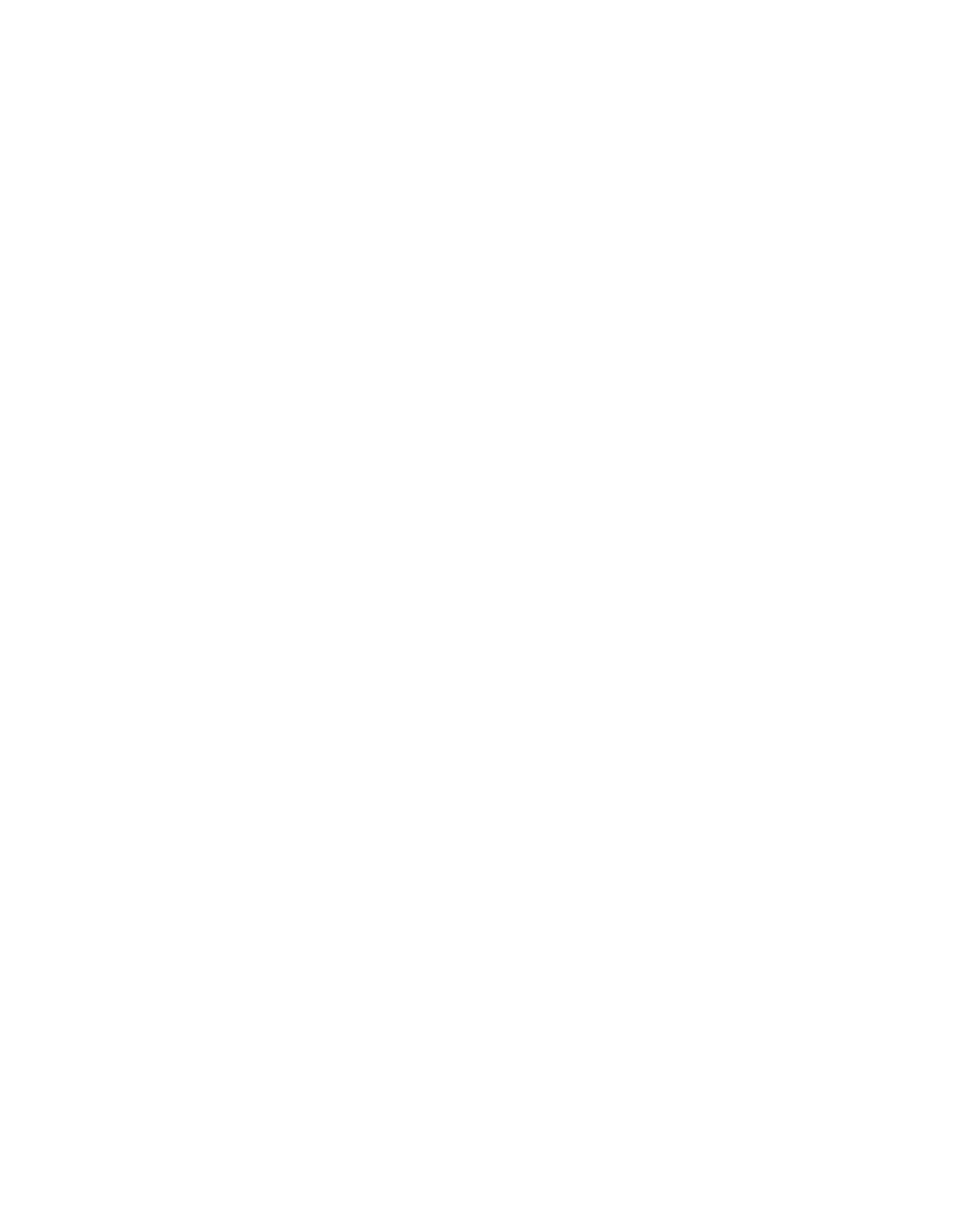### **LEBANON AND IRAQ PROTESTS: INSIGHTS, IMPLICATIONS, AND OBJECTIVES FOR U.S. POLICY**

#### **WEDNESDAY, DECEMBER 4, 2019**

SUBCOMMITTEE ON THE NEAR EAST, SOUTH ASIA, CENTRAL ASIA, AND COUNTERTERRORISM, U.S. SENATE, COMMITTEE ON FOREIGN RELATIONS,

*Washington, DC.* 

The subcommittee met, pursuant to notice, at 2:40 p.m. in room SD–419, Dirksen Senate Office Building, Hon. Mitt Romney, chairman of the subcommittee, presiding.

Present: Senators Romney [presiding], Cruz, Murphy, Shaheen, and Kaine.

#### **OPENING STATEMENT OF HON. MITT ROMNEY, U.S. SENATOR FROM UTAH**

Senator ROMNEY. The hearing of the Senate Foreign Relations on the Near East, South Asia, Central Asia, and Counterterrorism will come to order.

I am going to note in advance that, given the fact that there are votes being undertaken right now on the floor, we are going to stay here for probably 15 minutes or so, maybe 20 minutes. Then we are going to run down, I think probably all of us. We will take a short break. We will run down and vote on two different matters and then come back for the next round.

The focus of today's hearing is to assess the implications of the protest movements in Lebanon and Iraq and understand the impact of these on U.S. policy in each of these countries.

I want to thank our witness, Principal Deputy Assistant Secretary of State Joey Hood, for being here today. I note that Senator Murphy and I had the pleasure of spending some time with Mr. Hood when we were in Iraq in the spring. His perspectives and understanding of the region were most impressive.

Both Iraq and Lebanon are geographically significant from a regional security perspective. They also face similar challenges. They are fragile democracies. They have faltering domestic economies, and there are increasing efforts by Iran and Iranian-backed groups to gain greater influence over their respective governments and civil societies. Both countries are currently engaged in protests, with civilians decrying corruption, high unemployment, and what they perceive as Iranian intervention.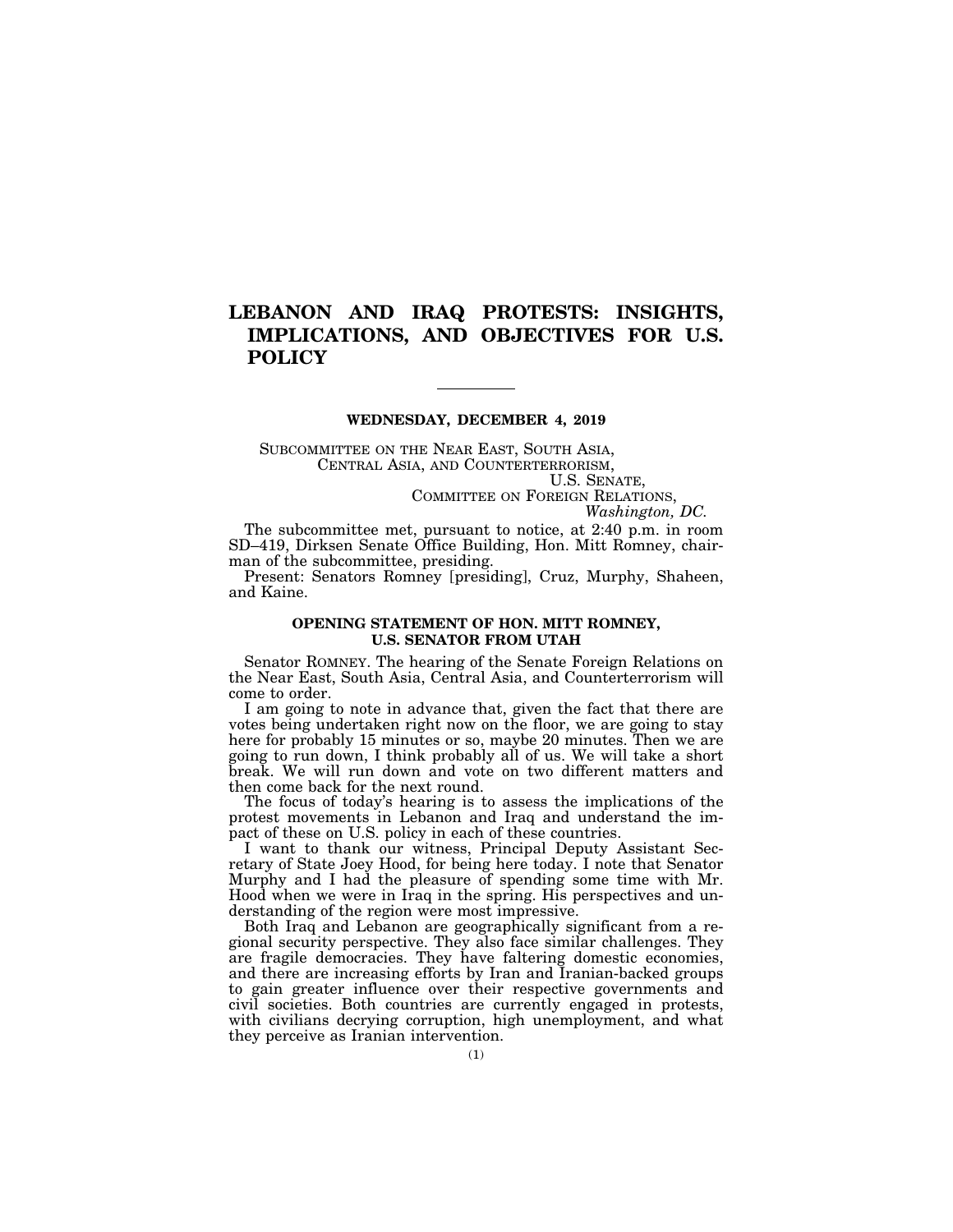The current situation in Lebanon poses complex challenges for our involvement there. Hezbollah is a terrorist organization. Yet, the Iranian-backed group and its allies hold seats in parliament. They control ministerial positions. This is the same group that bombed the U.S. embassy in Beirut, the Marine barracks in 1983, and regularly targets our ally Israel. They now control parts of southern Lebanon, as well as neighborhoods in Beirut. Lebanon is on the brink of financial ruin. People are prohibited from withdrawing more than a few hundred dollars a week from their banks. Corruption is rampant. Protesters are demanding government resignations and reforms.

The country will exhaust its currency reserves by February. It could face currency devaluation or default on its debt obligations if it does not receive foreign funding soon. CEDRE has pledged \$11 billion in funds to Lebanon, but these funds are contingent on government reforms. Prime Minister Hariri resigned in October, and President Aoun is now only starting to form a new government.

The U.S. is to provide military aid to the Lebanese armed forces, but the administration had previously placed that aid on hold. I am glad the aid has now been released. I know that the subcommittee will be interested in hearing the reasons for the delay in that funding.

The Iraqi protests are similarly significant, recently resulting in the prime minister's resignation. Iraq faces major security and economic challenges, among them how to build an independent and unified nation, how to sustain an economy, whether and how to assimilate returning ISIS fighters, and how to counter excessive Iranian influence. What happens there matters greatly for our regional security interests, and any mention of Iraq must, of course, be accompanied with a recognition and honor and respect for the 4,565 American service members who gave their lives in that country.

Mr. Hood, I hope that you can help us have a better understanding of the intent of the protest movements and the related economic factors and the position the protesters are taking regarding Hezbollah and the Iranian-backed militias. I would also appreciate your take on the professionalism of the Lebanese armed forces and whether it has the support of the Lebanese people, whether it can counter Hezbollah, and the state of U.S. aid for the Lebanese armed forces. And finally, the implications of these situations for U.S. national security interests in the Middle East is most interesting and important.

Increasing instability in both countries would have serious repercussions throughout the region, and the U.S. must have an effective strategy on how best to partner with these nations to support our mutual interests.

And with that, I will turn the time over to Senator Murphy for his remarks.

#### **STATEMENT OF HON. CHRISTOPHER MURPHY, U.S. SENATOR FROM CONNECTICUT**

Senator MURPHY. Thank you very much, Mr. Chairman.

Mr. Hood, very good to see you again after our visit to Baghdad earlier this year.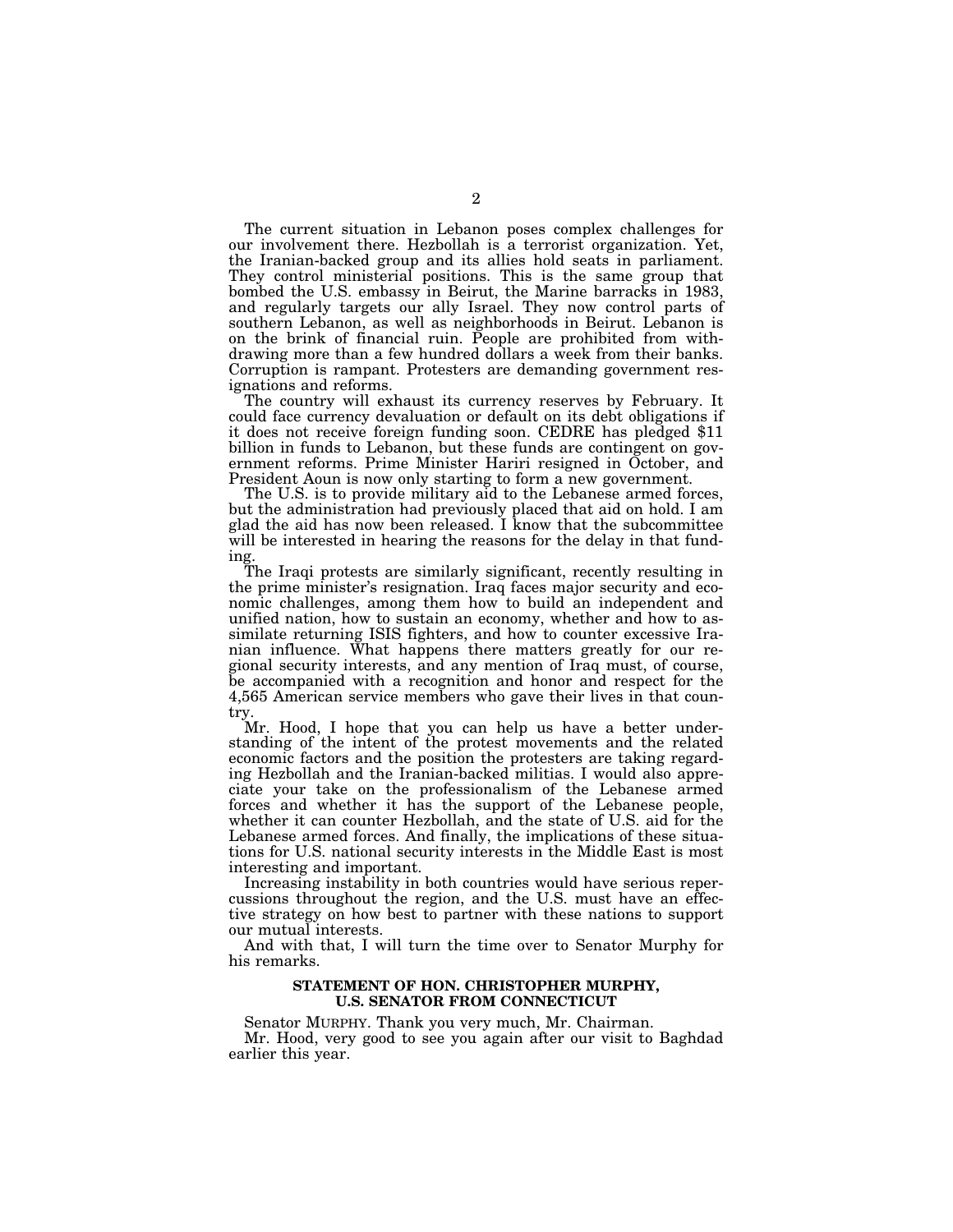Listen, let us face the obvious. Everywhere we look in the Middle East today we are seeing easily avoidable mistakes by the President and his team that are weakening our allies, increasing the threat of attack against the United States, and abandoning our allies. To the extent there is a common thread to the President's actions in the region, it is a myopic, but often counterproductive, focus on Iran. But because of this obsession, seeing everything through an Iran prism, the administration is missing key opportunities to advance U.S. interests in other countries.

The demonstrations that have gripped Lebanon and Iraq are remarkable. These protesters are non-ideological. They are multi-ethnic and nonsectarian. So many of the things they are demanding of their governments—to be responsive and accountable to everyday needs, to tackle rampant corruption, to create economic opportunities and public services that work for all of their citizens these are exactly the kind of priorities that align with U.S. interests. But at this critical moment of change in both countries, the United States is missing the opportunity.

I agree that the United States has got to push back against Iranian influence in the Middle East, but we cannot let our focus on Iran destabilize other parts of the region, especially when it seems like this Iran strategy is not actually working in the first place.

In Lebanon, where I was just a week ago, U.S. policy has long been aimed at reducing outside influence in that country. Well, over the past couple months, we have seen a lot of popular anger on the streets in Lebanon. It is directed against political elites and outside actors like Hezbollah. And with their political power under threat, Hezbollah is putting thugs out to violently attack these nonviolent protesters, threatening to plunge the entire country into chaos.

And yet at this critical moment, the United States is not supporting the very actor inside that country, the Lebanese armed forces, who have stepped up to defend the peaceful protesters. Instead, we withheld U.S. aid just at the moment that we should have been supporting them. When I was in Lebanon a week ago, no American official could give me a reason as to why the aid was held up or what the LAF needed to do to get unstuck. And I agree with Senator Romney. We will be seeking answers to those questions today.

We are also missing an opportunity in Iraq. As with Lebanon, I am in awe of the courage of these protesters who have refused to back down from their peaceful demands even when more than 400 people were killed when those demands were met with gunfire. Sadly, it seems that security forces in Iraq are looking more towards Iran on how to deal with peaceful protests rather than where they should be looking towards: the LAF in Lebanon. And just as we have seen in Lebanon, much of the protesters' anger in Iraq is directed towards the established elites, including figures backed by Iran.

So did the United States seize this opportunity, surging in our best and brightest diplomats to try to calm the situation and support popular demands for responsive government? No. We have largely stayed on the sidelines, hobbled by an unjustifiable decision to completely gut our diplomatic corps in Iraq.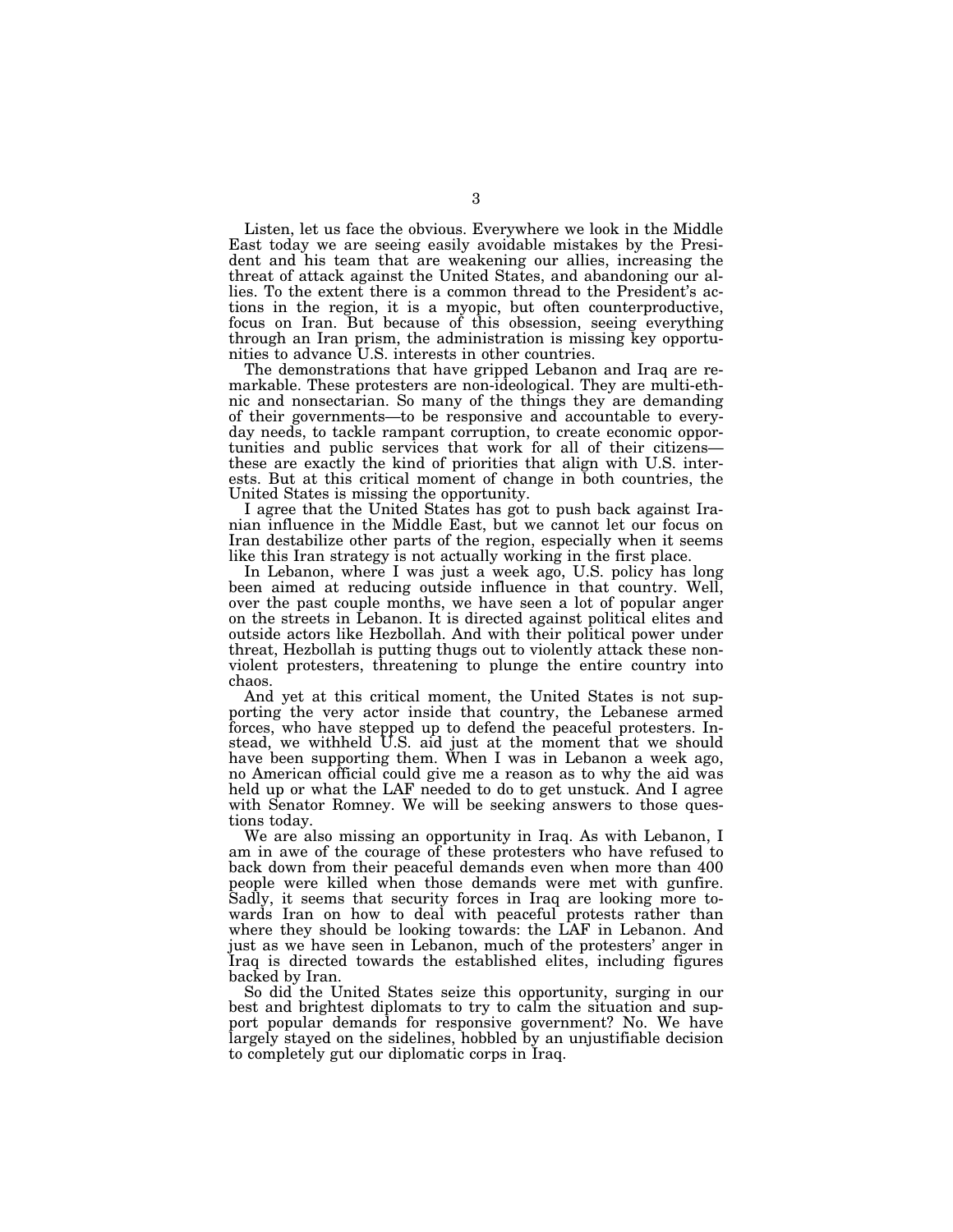Now, I have warned that we were making a disastrous mistake by slashing the number of diplomats at the U.S. embassy in Baghdad to just 15 people doing principal diplomacy back in July. Today the shortsightedness of that decision is painfully clear. And yet the administration apparently still thinks that somehow we can manage this crisis with a skeleton crew inside Baghdad.

We have a lot to discuss today. I know the decisions that are being made that I am critical of are made far above the head of our guest, but he is an able, capable, and experienced diplomat in the region. I look forward to his testimony.

Senator ROMNEY. Thank you, Senator Murphy.

Joey Hood is Principal Deputy Assistant Secretary of State for Near Eastern Affairs. He has served as deputy chief of mission in Iraq and in Kuwait, as well as counsel general and principal officer in Dhahran, Saudi Arabia. Prior to these assignments, Mr. Hood was acting director of the Office of Iranian Affairs at the U.S. Department of State. Mr. Hood has also served in Riyadh, where he coordinated U.S.-Saudi military cooperation in Asmara where he was a liaison to rebel leaders from Sudan's Darfur region. He has also been assigned to U.S. embassies in Yemen and Qatar.

I look forward to hearing his insights today.

We will now turn to our witness, Mr. Hood. Thank you for your willingness to testify here today. Your full statement will be included in the record, without objection. So if you could please keep your remarks to no more than 5 minutes or so, we would appreciate it so that we can engage in questions and vote. With that, thank you, Mr. Hood.

#### **STATEMENT OF HON. JOEY HOOD, PRINCIPAL DEPUTY AS-SISTANT SECRETARY, BUREAU OF NEAR EASTERN AFFAIRS, U.S. DEPARTMENT OF STATE, WASHINGTON, DC**

Mr. HOOD. Thank you, Chairman Romney, Ranking Member Murphy, Senator Kaine. Thank you for the kind words, first of all. Thank you for the kind words also about me in the Salt Lake Tribune back in May. My family appreciated that as well.

But I am honored to appear before you today to discuss the situation in Iraq and Lebanon and the ways in which the United States is helping and can help the citizens of those countries achieve the stability, security, and economic prosperity that their leaders have not delivered.

People across the region, in particular its youth, wish to overcome the economic and political stagnation that has left many of them no better off today than they were 10 years ago.

In Iraq, the demonstrations are also fueled by anger over Iran's destabilizing influence. As recently as last weekend, Iran's chief exporter of terrorism, Qassem Soleimani, was widely reported to have been in Baghdad once again meeting with, threatening, and cajoling politicians.

Iran has exploited the dysfunction not just within the Iraqi body politic, but also in Lebanon. Iran supports the terrorist group, Hezbollah, and has contributed to the group's ability to put its own interests over those of the nation. In Iraq, people are demanding an end to Iran's Mafioso tactics such as arming terrorist groups like Kata'ib Hezbollah, calling the shots among political party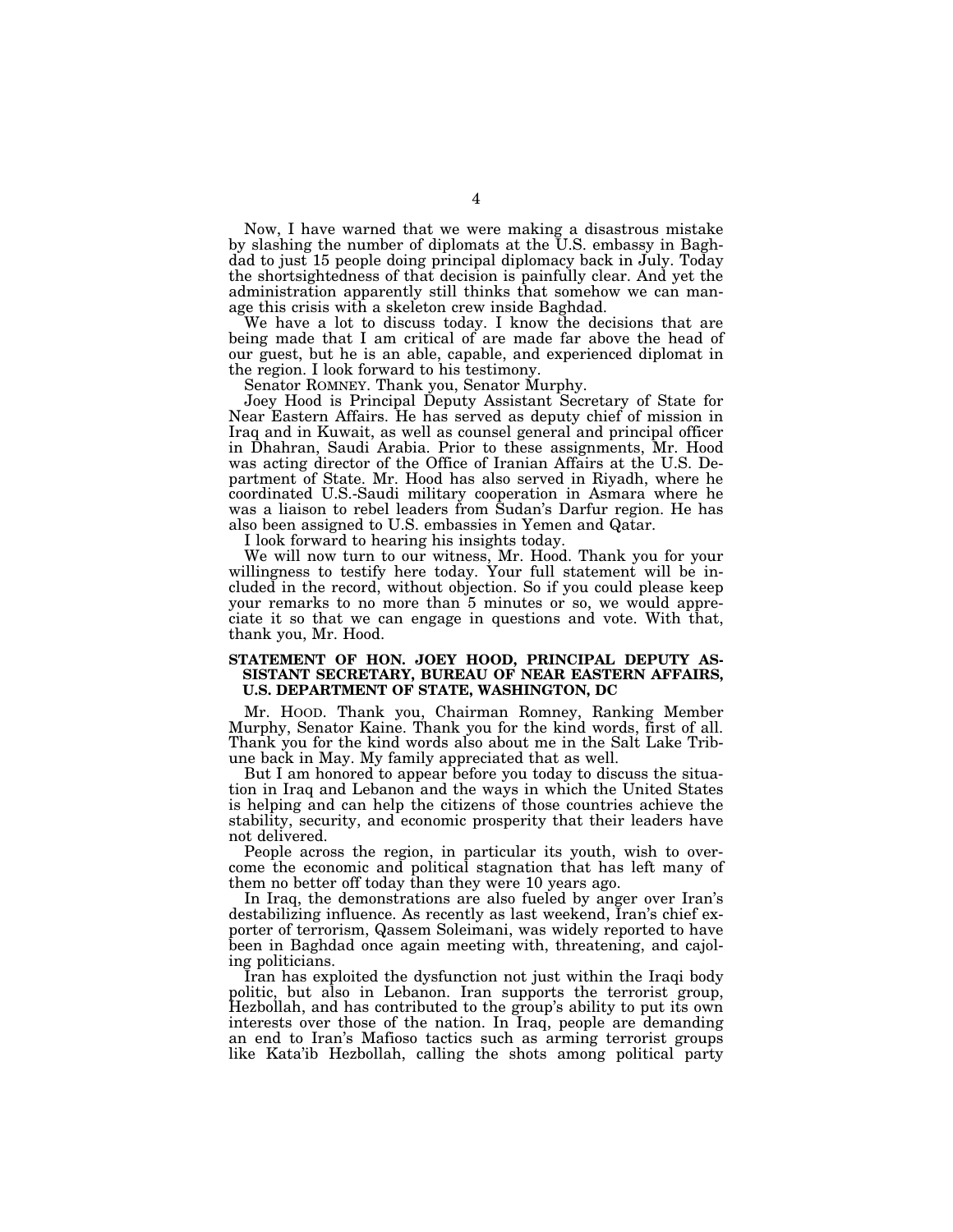bosses, dumping agricultural goods on Iraqi markets, and peddling counterfeit or expired pharmaceuticals.

In this context, it is imperative that the United States remain, as Secretary Pompeo has said, a force for good across the region.

In stark contrast to Iran, the United States has partnered with the Lebanese people through a range of humanitarian, economic, and security assistance. Since 2006, we have provided more than \$2 billion to strengthen the Lebanese armed forces. In fiscal year 2018, we obligated and are currently expending \$115 million in economic support funds to promote employment, good governance, and economic growth. Since the start of the Syrian crisis, we have also provided over \$2.3 billion in humanitarian assistance for refugees and the people who host them, including food, shelter, water, medical care, education, and psychological services. That is what we mean when we say America is a force for good in Lebanon.

In Iraq, we remain a steadfast partner of the Iraqi people. With our coalition partners, we continue to ensure that the Iraqi security forces can ensure the enduring defeat of ISIS. As the country's largest humanitarian donor, we have also provided more than \$2 billion in food, water, medicine, and shelter since 2014 alone. We are also the largest donor to stabilization, funding the rehabilitation of more than 500 schools, 100 health centers, and 50 water treatment plants so far. We are also the largest donor to demining, having removed thousands of explosive hazards so people can return to their homes. That is what we mean when we say we are a force for good in Iraq.

And our relationship with Iraqis remains vital for U.S. national interests. Bolstering Iraq as a sovereign, stable, united, and democratic partner of the United States with a viable Kurdistan region as a component of it continues to be our principal objective.

If we see Iraqi leaders willing to address the demands of their people, we will join with the U.N. and others to support badly needed electoral and economic reforms. And as Secretary Pompeo said recently, we will not hesitate to use tools such as designations under the Global Magnitsky Act to sanction individuals who are stealing the public wealth of the Iraqi people and killing or wounding peaceful protesters.

The popular protests underway today show that people are finally fed up with the damage that corruption causes. We are offering to partner with those who want to unlock the potential of people across the region because we understand that a country is most successful when its people are secure, prosperous, and free.

Thank you for the opportunity to testify today, and I look forward to your questions.

[The prepared statement of Mr. Hood follows:]

#### PREPARED STATEMENT OF HON. JOEY HOOD

Chairman Romney, Ranking Member Murphy, Members of the Committee: I am honored to appear before you today to discuss U.S. policy in several Middle Eastern countries in which public demonstrations have erupted over citizens' frustrations with their governments all the way from Iran to Algeria. Specifically, I look forward to discussing the ways in which the United States can help the citizens of Iraq and Lebanon achieve the stability, security, and economic prosperity that their leaders have not delivered. Allow me to start by identifying two threads linking these protests.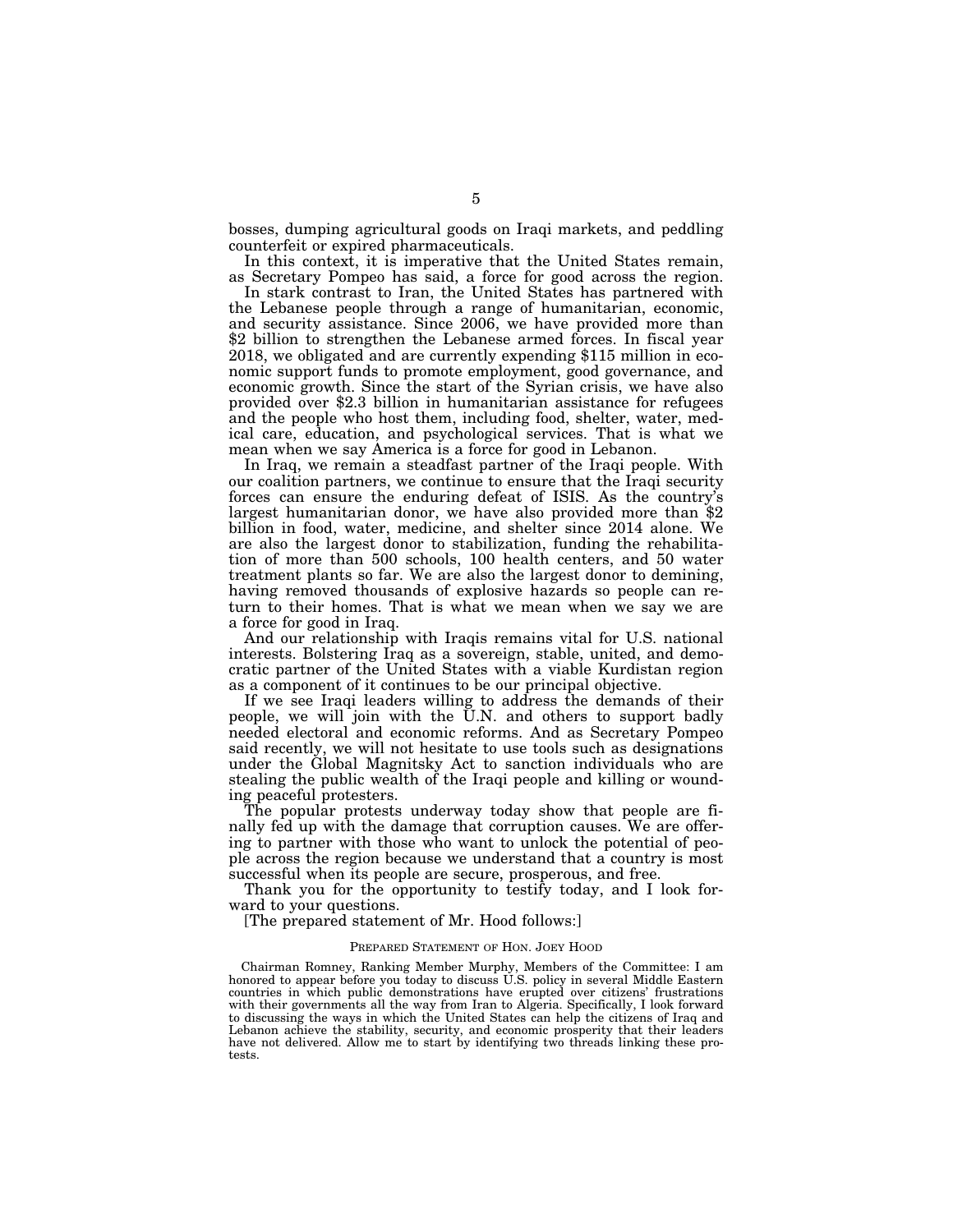The first lies in the longstanding desire of people across the region—in particular among its youth—to overcome the economic and political stagnation that has squandered the promise of a better future. They have not seen nearly enough investment in expanding economic opportunities, leaving many young people no better off today than they were 10 years ago. This frustration is compounded by years of rampant corruption and political systems that treat government services as patronage rather than public obligations. Today's protests over these circumstances share a common thread with others in the recent past, including the ''you stink'' demonstrations over failed garbage collection in Lebanon and protests by Iraqis in Basra during the summer of 2018.

In this context, it is imperative that the United States remain, as Secretary Pompeo has said, a force for good across the region. We offer a partnership that is unmatched. It reflects our values. It also supports the region's security and stability. Our help can provide the people of the region the security and stability they need to face challenges with a modern vision anchored in universal rights and fundamental freedoms.

In Iraq, it is also of note that the demonstrations are fueled by anger arising from the results of Iran's destabilizing influence. As recently as this weekend, Iran's IRGC–QF (or IRGC–Qod Force) commander, Qassem Soleimani, who remains under a U.N. Security Council travel ban, was widely reported to have been in Baghdad once again meeting with, threatening, and cajoling politicians. This is just the type

of unacceptable interference Iraqis are protesting in the streets. Both Iraq and Lebanon have systems of government that are largely formed along sectarian lines, fomenting corruption to maintain influence, and inviting in external backers. Iran has exploited the dysfunction within both systems, exacerbating the fault lines in each. In Lebanon, Iran's support to the terrorist group Hezbollah has contributed to the group's ability to exert domestic influence and put its own interests over those of the nation., leaving the Lebanese people on the losing end. In Iraq, people are demanding an end to Iran's mafioso rules, such as arming terrorist groups like Kata'ib Hezbollah, calling the shots among political party bosses, dumping agricultural goods on Iraqi markets, and peddling counterfeit or expired pharmaceuticals. Allow me to address the situations in both co

For almost 2 months, Lebanon has experienced an unprecedented popular movement led by ordinary citizens fed up with corruption and ineffective political leaders that have too often put their own interests over their own people. In a country known for its multi-religious character, these protests have been unparalleled in their national character and the way that Lebanese citizens—across the nation, across sects, and across socio-economic levels—have become involved. While the demonstrations were at first triggered by an absurd proposed tax on voice-overinternet-protocol calls (such as WhatsApp), it became clear within hours that the tax was just the final straw. Even after the proposal was withdrawn and Prime Minister Saad Hariri announced a package of economic reforms 4 days later, protesters, skeptical of more empty promises from the very political leaders who failed to deliver for years, remained on the streets and demanded the resignation of his government. Hariri stepped down on October 29, and since then declared that he would return only if he could lead a cabinet of experienced, non-political individuals (often referred to as ''technocrats'') as the protesters were demanding. Hezbollah and its political partners refused, and last week the former prime minister announced he would not seek another term.

Since Hariri's resignation, the government has been in caretaker status, which means it has limited power and cannot pass any of the reforms Lebanon desperately needs to stabilize the economy. The last time Lebanon's political leadership had to form a government it took them 9 months. We do not believe the Lebanese people want another drawn-out contest over political spoils. As each day ticks by, the delays demonstrate a determination by the country's political elite, especially the sectarian leaders behind most of the political parties, to protect their own interests and not to serve the interests of the Lebanese people.

We have repeatedly urged Lebanon's political leaders to respond to their people's demands for a properly functioning country through immediate reforms. We are working with key allies and the international community to discuss how we would assist with these reforms to avert a full-blown economic crisis and create the conditions for economic recovery. Until the sectarian leaders that fuel the political parties support real and immediate reforms, Lebanon will go nowhere, whether it has a new government or not.

The United States supports the rights of the brave men and women of Lebanon to meet on their streets and squares to express themselves through peaceful demonstrations without fear of retribution or violence. However, the ability to do that is under constant threat. Over the last 2 months, the Lebanese Armed Forces (LAF)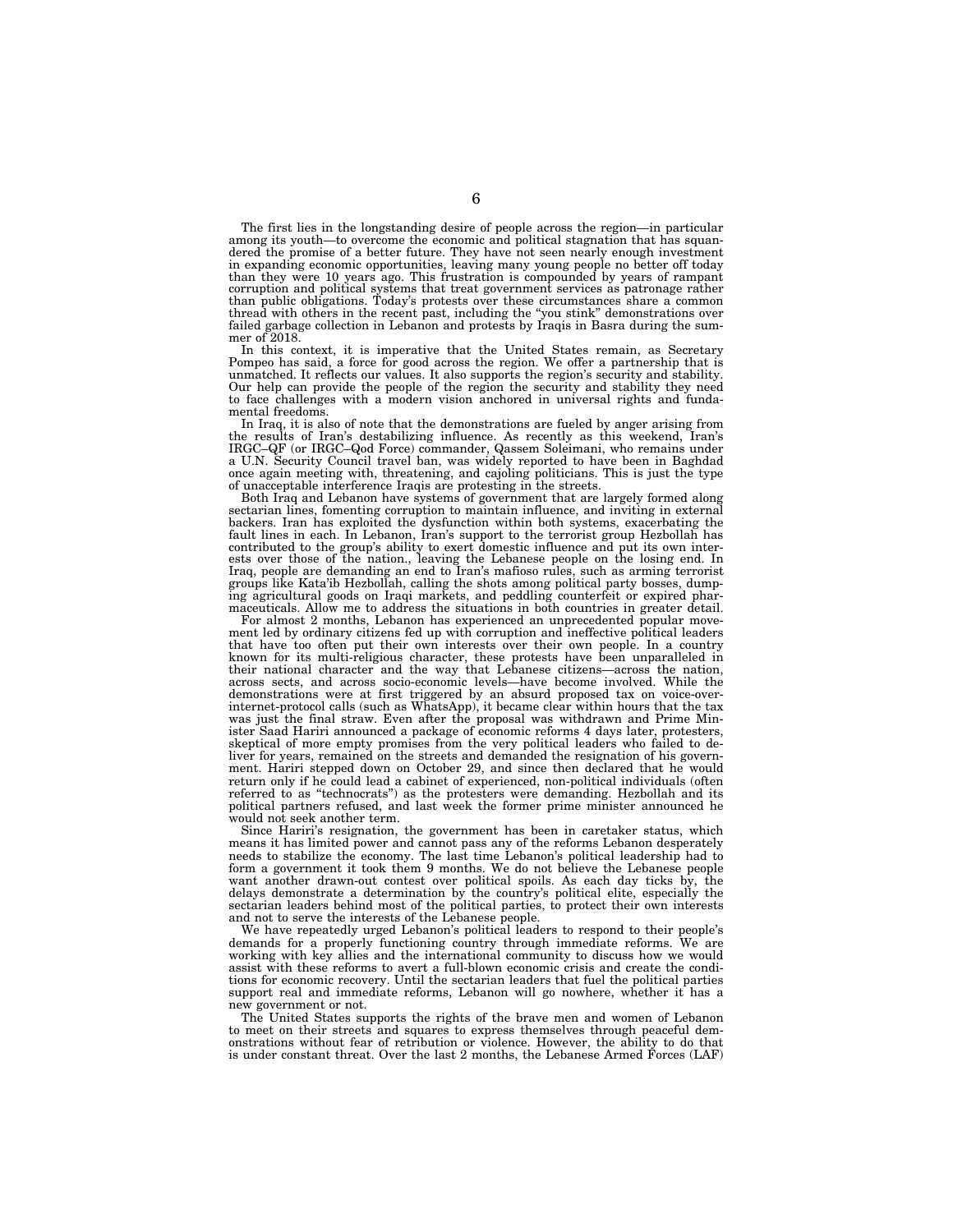and Internal Security Forces (ISF) have stepped in to protect protesters from thugs threatening and using violence in an effort to send them home. For example, on November 24, Hezbollah and Amal partisans confronted peaceful protesters with violence and sectarian slogans, trying to prod them with old resentments into a new clash that would undermine their demands. Intervention by security personnel stopped the situation from escalating before dispersing both groups with tear gas. None were injured that day, but the pressure from these politically motivated groups to either get protesters off the streets or undermine their demands with an appeal to divisive sectarianism remains a significant threat.

The United States also remains concerned about the role being played by Hezbollah, and its benefactor Iran. During these protests, Hezbollah, with some echoes from Russia, has tried to blame the United States for instigati tests. Those efforts have fallen short. Protesters in Lebanon know they are not the puppets of external influence. As noted in our statement on November 18, ''the popular demonstrations we have witnessed over the past weeks in Lebanon have clearly shown that it is the Lebanese people that are working together to hold their leaders to account. Any argument to the contrary is frankly insulting to their perseverance and determination to work towards a brighter future

In stark contrast to Iran and Russia, the United States has partnered with the Lebanese people through a range of humanitarian, economic, and security assistance. Since 2006, we have provided more than \$2 billion to help strengthen the Lebanese Armed Forces. In FY 2018, we obligated, and are currentl ment, good governance, social cohesion, and economic growth. Our projects also im-prove access to clean water and education, especially in areas heavily impacted by the influx of Syrian refugees. Since the start of the Syrian crisis, the United States has also provided over \$2.3 billion in humanitarian assistance for refugees in Lebanon, as well as the Lebanese communities that host them, including food, shelter, water, medical care, education, and psychological services. This is what we mean when we say America is a force for good in Lebanon.

In Iraq, where I was privileged to serve for 2 years as the Deputy Chief of Mission and Charge` d'Affaires, the demonstrations that swept Baghdad and the southern provinces in the last 2 months have exposed growing revulsion for Iraq's political elite by the rest of the population. Although exact numbers are debated, it is clear that hundreds of Iraqis have been killed and as many as 20,000 injured so far. What began as a wave of primarily Iraqi youth demanding the elimination of corruption and greater economic opportunity has transformed into a broader societal movement, with demonstrators spanning religious sect, gender, occupation, and generational lines. Like in Lebanon, these protests arose from popular discontent with endemic corruption and mismanagement, high unemployment, and poor delivery of basic services. The demonstrators want better from their leaders.

Not surprisingly, an important element of this movement has been rejection of Iran's corrupting influence, including anger at Iranian-supported political parties and armed groups. Iraqis increasingly view Iran as having coopted and exploited Iraq's political system, its economy, and its security at the expense of the Iraqi people, and this has clearly made Iran nervous. Thus far, Iran's public attempts to spin the narrative have been met with immediate scorn and mockery, and further lowering the regime's standing with the Iraqi people. At the same time, many protesters have rejected being painted as tools of American influence.

Although many protesters are too young to remember Saddam's tyranny, most are intimately familiar with the shortcomings of political elites that many believe the United States is responsible for bringing to power. We must acknowledge and respect the fact that what is occurring in Iraq is indigenous to it and reflects its citizens' needs and desires.

Like in Lebanon, we have called for the government to respect Iraqis' freedom of expression and peaceful assembly. Their voices should be heard without fear of retribution or violence. We are deeply concerned by the killing, kidnapping and intimidation of protesters and civil rights leaders and have demanded that the government protect them and lift restrictions on all forms of media. We are working with our allies to echo this message, and we welcome efforts by the U.N. Assistance Mission for Iraq (UNAMI) to assist with electoral reform, in accordance with its U.N. Security Council mandate.

As Secretary Pompeo has said, the United States welcomes any serious efforts to address the protesters' demands. But like in Lebanon, nothing will change until political leaders decide that government agencies should provide public services rather than serve as ATM machines for their parties. Until that happens, the people's demands for a clean and effective government will not be met, no matter who serves as Prime Minister or in Cabinet positions.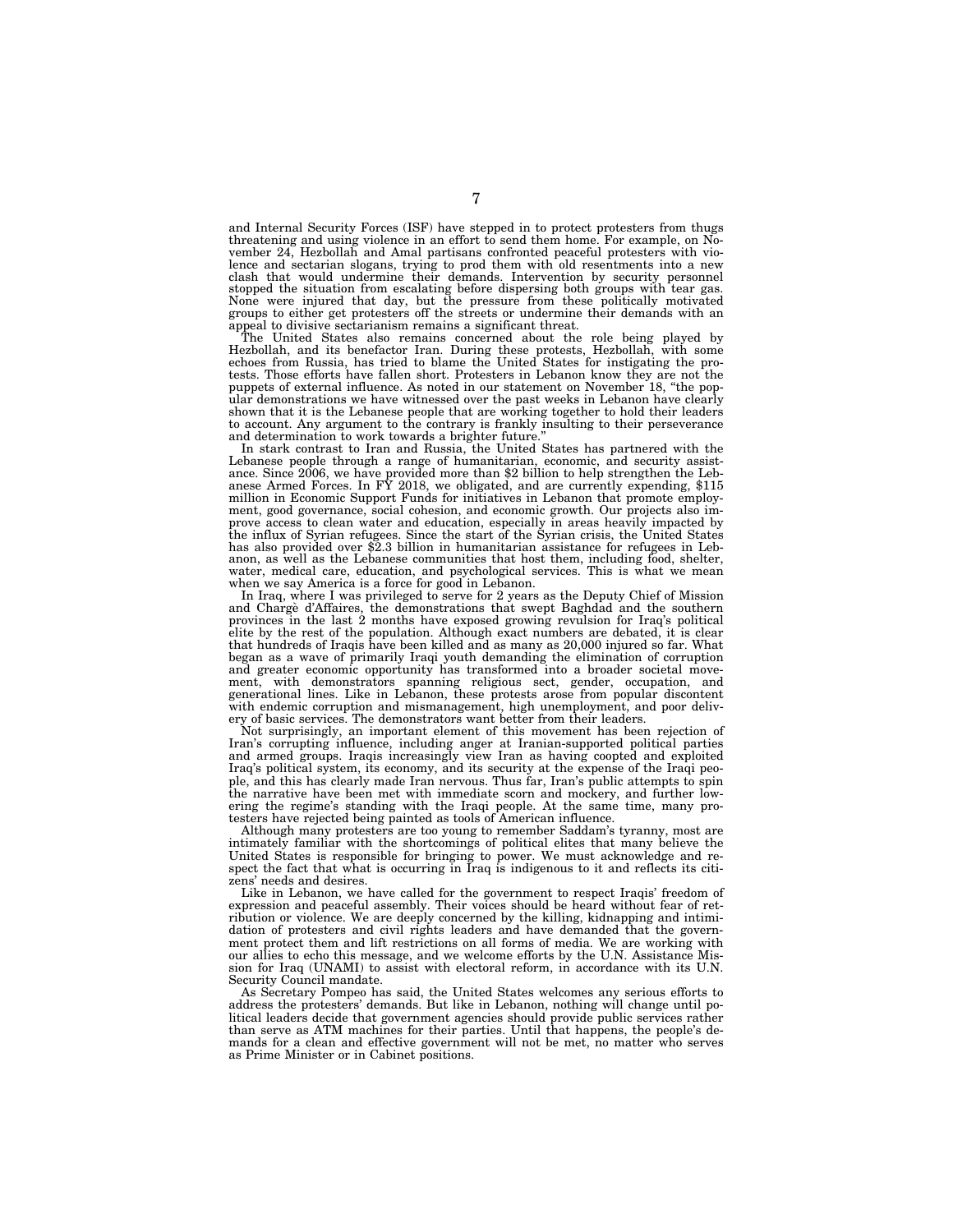Meanwhile, we will remain a steadfast partner of the Iraqi people. With our International Coalition partners, we will continue to ensure that the Iraqi Security Forces can ensure the enduring defeat of ISIS, which just 3 years ago occupied a third of the country. We will remain the country's largest humanitarian donor. Since 2014 alone, we have provided more than \$2 billion in food, water, medicine, and shelter. We are the largest donor to stabilization, as well, rebuilding more than 500 schools, 100 health centers, and 50 water treatment plants, with many more projects coming soon. We are the largest donor to demining, having removed thousands of explosives hazards so people can return to their homes. This is what we mean when we say we are a force for good in Iraq.

Our relationship with Iraqis remains vital for U.S. national security interests and regional security, and bolstering Iraq as a sovereign, stable, united, and democratic partner of the United States, with a viable Kurdistan Region as a component of it, continues to be our principal objective.

If we see Iraqi leaders willing to address the demands of their people, we will join with UNAMI and others to support badly needed electoral and economic reforms. Whether we have partners among Iraqi leaders or not, Secretary Pompeo has said, we will not hesitate to use all the tools at our disposal, including designations under the Global Magnitsky Act, to sanction corrupt individuals who are stealing the public wealth of the Iraqi people and those killing and wounding peaceful protesters.

Together, the popular protests in Lebanon and Iraq show that people are finally fed up with the damage that corruption does to government's willingness and ability to provide the basic services that people need to live and thrive. In stark contrast to Iran, which uses corruption to create openings to extend its influence, we are offering a positive vision, a force for good willing to partner with those who want to unlock the potential of people across the region. We understand that a country is most successful when its people are secure, free, and prosperous.

We are committed to a vision of shared prosperity, regional and global security and stability, and lasting partnership with the people of Lebanon and Iraq.

Thank you for this opportunity to testify today, and I look forward to your questions.

Senator ROMNEY. Thank you, Mr. Hood.

Now we will turn to questions. A couple of things. First of all, as we look at the protests that are going on, surely the state of the economy is one of the reasons for the anger on the part of, particularly, so many of the young protesters. That economy has been buffeted by the decline in tourism, by the fact that Syria next door is in turmoil. And apparently remittances from Lebanese workers working in Saudi Arabia or other places throughout the Middle East have declined precipitously.

Is there a realistic prospect of economic vitality that will meet the demands of these protesters?

Mr. HOOD. Yes, Senator, in a word. Lebanon is capable of much better economic performance. But we need to see major reforms. Some of these are quite simple. It is about literally picking up the trash. You were Governor of Massachusetts. You understand better than most probably what kind of services a government has to provide to meet the basic needs of its citizens. And it is just not happening in Lebanon. You will recall a couple of years ago maybe the ''You Stink'' protests over the trash collection problem. Some of these are basic fixes. They are not difficult to do. But the leaders have to be committed to that. And if they are not committed to basic and wide-ranging reform, then it does not really matter what faces they put in the government. It will be like rearranging the deck chairs on the Titanic. So that is what we are pushing for, is real reform.

Senator ROMNEY. What kind of confidence do you have in the new leadership that is in Lebanon, and is there a capacity to really form a new government based upon your perspective?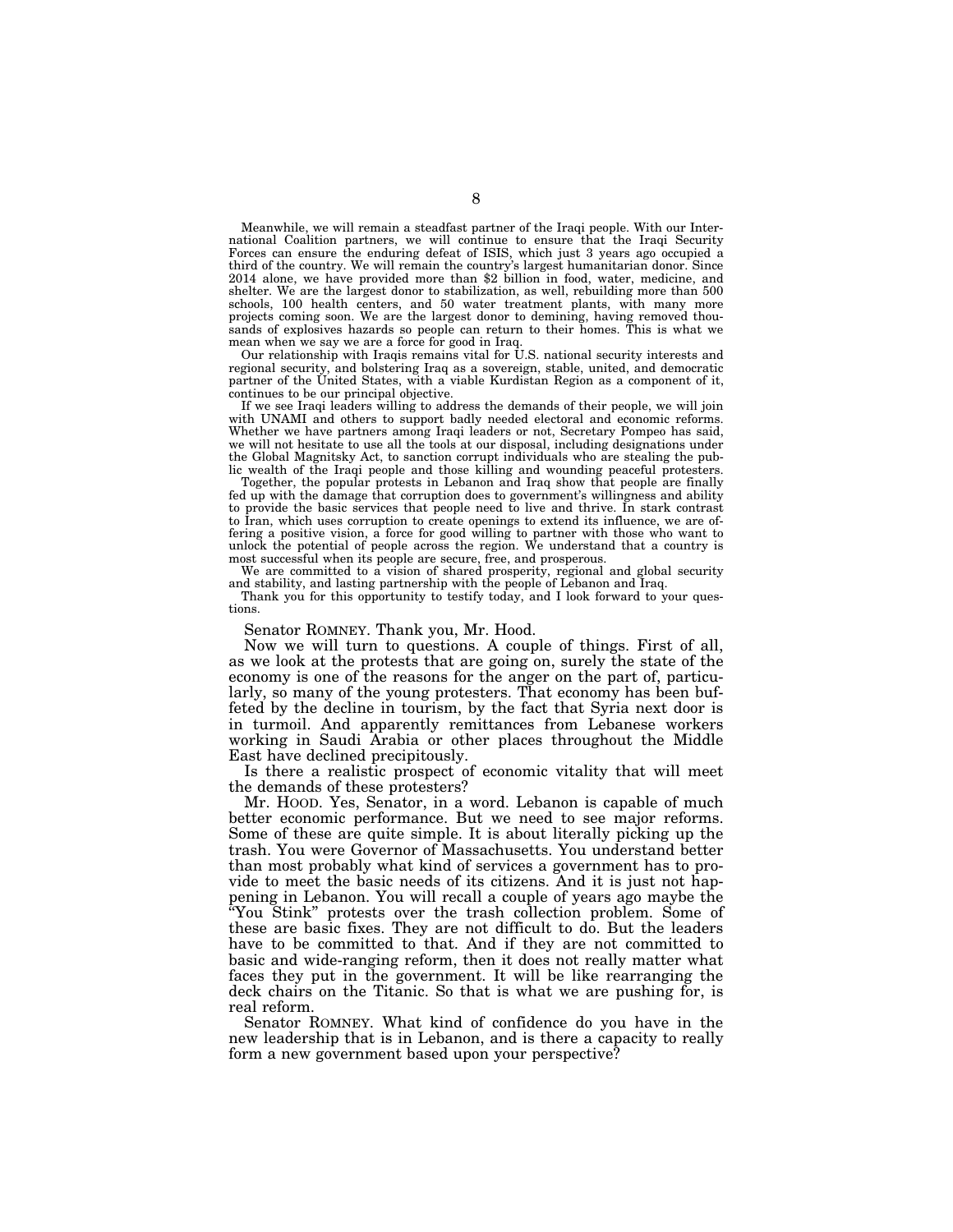Mr. HOOD. Right now there is not a new government. They are still in the caretaker mode. The president only just today I saw as I was coming in here called for binding negotiations between the parties for formation of a new government. There is no telling how long that is going to take. The last time they formed a government, it was 9 months. One would hope that with the pressure from the street they will have gotten the message that they need to act quickly and they need to act seriously on reform. And if they do you mentioned in your opening remarks, Senator, that they have CEDRE funding of over \$11 billion waiting to help, but there is no Western country that is going to jump in there and say we are going to bail you out this time once again even though you have not gotten the message from your people and even though you have not committed to reform.

Senator ROMNEY. As you know, Congress appropriated \$105 million to support LAF and their effort there. Why was that held up?

Mr. HOOD. Senator, I cannot get into the internal deliberations. It is true that bureaucratic processes often work more slowly than we would like them to. I am daily frustrated with that myself. But what I can say is that no delivery of materiel, no assistance was delayed or prevented from going to the LAF because of these internal deliberations. The money has been approved for expenditure, and now we are in the process of what you normally do for FMF funding: letters of requests, letters of offer and assurance, and so forth.

Senator ROMNEY. Are you saying that the delay was due to bureaucratic processes as opposed to policymaking from the highest levels of our government?

Mr. HOOD. Yes, sir, internal deliberations, policy deliberations that often accompany big decisions like this.

Senator ROMNEY. I am told that we have about a minute—excuse me—about 4 minutes. So I am going to turn to Senator Kaine and let him ask some questions because I am going to be coming back.

Senator KAINE. Thank you, Mr. Chair, and thank you, Senator Murphy.

Just on that, so I get we are not asking about internal deliberations, but the funding was mandated by Congress.

Mr. HOOD. Yes, sir.

Senator KAINE. We are appropriators and we put it into an appropriations bill, and the President signed it. And so I think we are entitled to know the reason why it was held up. Internal deliberations are, what were the discussions of the pros and cons and the backs and forths. I am not interested in any of that. I want to know, was there a decision that was made in the White House to withhold these funds?

Mr. HOOD. Sir, I would refer you to the White House for what White House thinking is. But in terms of-

Senator KAINE. Let me ask you it this way. Are you aware of whether there was a decision at the White House to withhold the funds?

Mr. HOOD. I am not aware of that decision. What I am aware of is that there was lots of robust discussion about this before I arrived in my job and afterwards.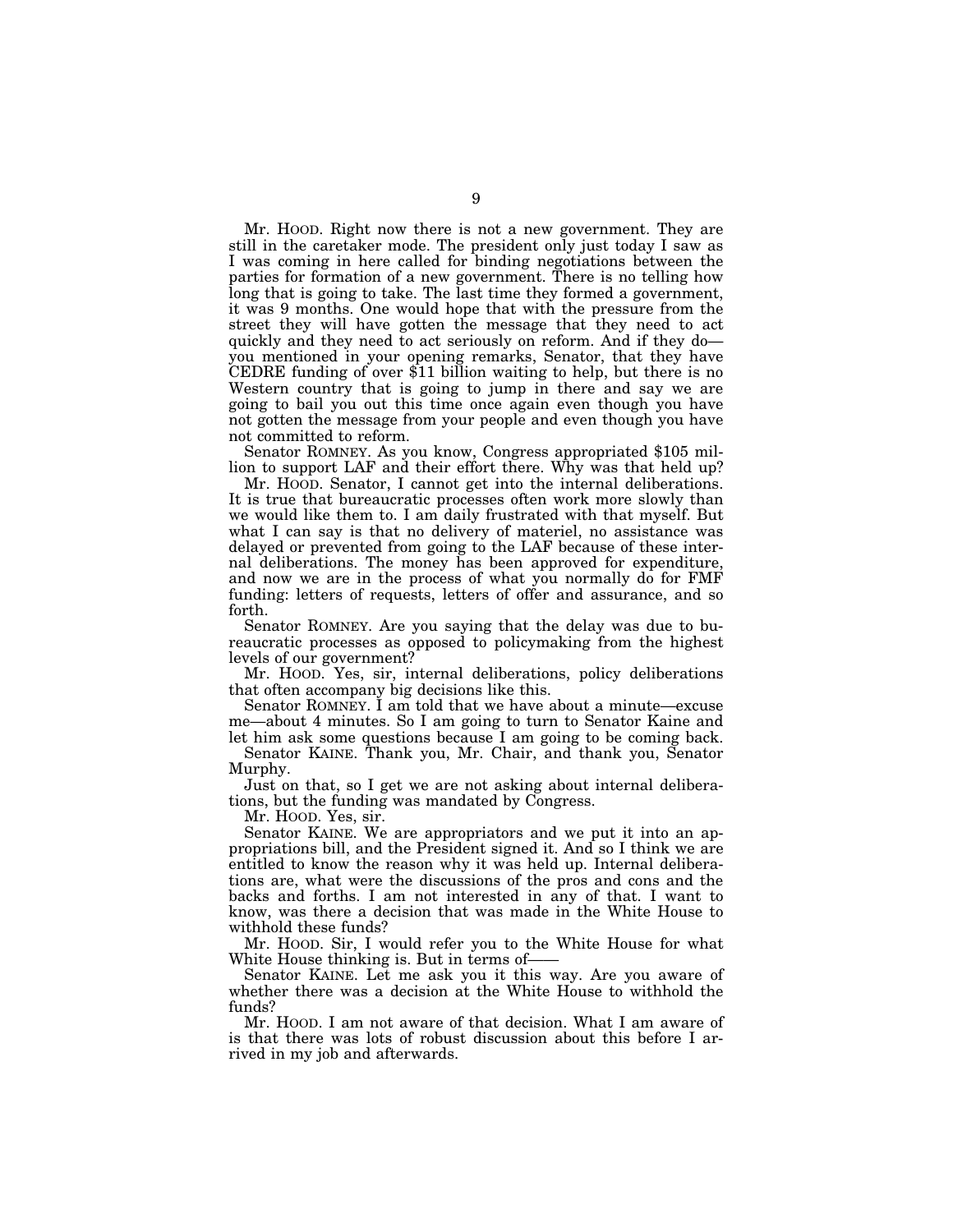Senator KAINE. Was the discussion about whether we would ignore Congress? Or what was the discussion about?

Mr. HOOD. No, sir.

Senator KAINE. So when Congress mandates it, what is the deliberation past that point?

Mr. Hoop. We need to make sure that what we are providing and how we are providing it is not only in line with congressional appropriations but also with the best stewardship of taxpayer money.

Senator KAINE. Were there concerns about Lebanon's stewardship of these dollars, and what were those concerns?

Mr. HOOD. Senator, that is one of the things that we always deliberate before we undertake assistance programs. We need to make sure that military units, for example-

Senator KAINE. But in this particular case, you are saying that one of the reasons for the delay was particular concerns about the LAF and their use of these funds?

Mr. HOOD. No, sir. I do not want my comments to be construed that way. It is just that in general when we talk about providing assistance to any other country, we have all sorts of discussions about making sure that-

Senator KAINE. Do you know whether the timing of the release of the funds was dictated by the State Department or by the White House or by the DOD?

Mr. HOOD. Sir, that is internal deliberations that I cannot get into, unfortunately.

Senator KAINE. So you know the answer to the question, but you do not want to testify to it?

Mr. HOOD. I would not say that either, but I cannot get into the internal deliberations of how we are making the sausage on this or any other particular decision.

Senator KAINE. Yes. Again, I am going to ask it for the record, too, because we are not asking you about internal deliberations of something that is on your side of the aisle. When we specify that the dollars shall be spent in this way, and then we have to find out in the newspaper that the administration is withholding the dollars against our mandate, you can understand the concern that we have.

One other question. You talked about the administration's willingness to use the Global Magnitsky Act, and you have used it in some instances. But this committee sent a letter to the administration about the Global Magnitsky Act and the Crown Prince in Saudi Arabia with respect to the murder of Virginia resident, Washington Post journalist Jamal Khashoggi. The administration refused to answer the question that the Global Magnitsky Act requires: was this individual culpable in a human rights violation? Do you have any knowledge about why the administration refused to answer the question that the Global Magnitsky Act required an answer for?

Mr. HOOD. Well, Senator, we certainly share your concerns over that horrible murder. But I do not have a specific answer for you on that today. I can assure you that we have held accountable more than 100 people so far in that——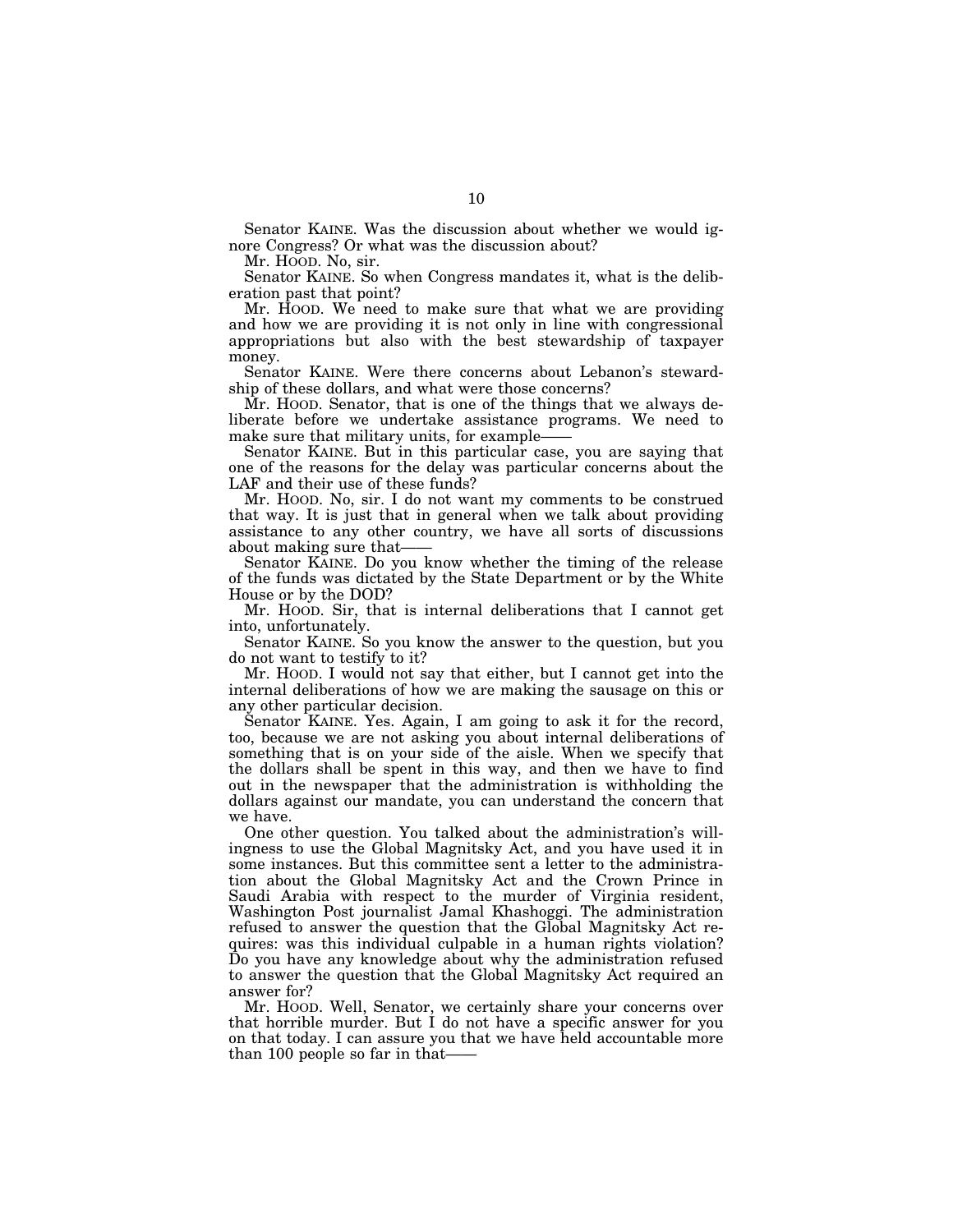Senator KAINE. Do you know whether there are any ongoing efforts still to determine whether the Crown Prince was culpable in the murder of Jamal Khashoggi? Is that matter a closed matter as far as the State Department is concerned?

Mr. HOOD. As far as I know, Senator, we are not holding any individual outside the scope of who we would hold accountable for this.

Senator KAINE. Thank you, Mr. Chair.

Senator ROMNEY. We are going to take a break right now. We will be back in approximately  $10$  minutes. So it is a 10-minute break. Thank you.

[Recess.]

Senator ROMNEY. Mr. Hood, thank you for remaining here. We are back in session and I am going to turn to Senator Murphy.

Senator MURPHY. Thank you very much, Mr. Chairman.

Let me just, if I could, complete the series of questions you were getting from Senator Kaine about the rationale for the hold. As you know, the reason that we are concerned and inquiring about the hold on funding for the Lebanese military is that it had an impact. It is true that the aid is now flowing, but remember, we are outside the bounds of the fiscal year. We are in the next fiscal year and we are operating on a continuing resolution. But we went effectively into overtime before this funding was released, and people on the ground in Lebanon noticed. It had an impact even though the funding was eventually released because, at the very moment that the LAF was literally standing in between peaceful protesters and Hezbollah, there were stories circulating in the press about the fact that the United States was perhaps going to walk away from our funding commitment to them at the very moment that they were advertising to the world how different they were than the other militaries in the region.

So I hope the administration knows that when it holds funding, whether it be for policy reasons, which I think we can agree are not allowable if those policies are not articulated in the statute or for bureaucratic reasons, it has an effect.

But let me just get back to that fine point. I mean, you would agree that the administration cannot attach conditions to funding, policy conditions to funding that are not in the underlying statute. I understand what you said. You need to make sure that the money is going to the right place, but it is Congress that decides whether there are going to be policy conditions on funding, whether it be to Lebanon or any other country. Is that not correct?

Mr. HOOD. Thank you, Senator.

Yes. We have not attached any policy conditions on this funding and no expenditures or deliveries or purchases of military materiel were delayed. So we explained to Lebanese officials that this was just part of our internal process. We remain committed to our longstanding partnership with them. As I said earlier, no one working in the bureaucracy is happy with the speed at which we do things, but, in this case, the delay was not related to anything having to do with the protests. The Lebanese armed forces, as you said, have shown themselves to be a model for security forces in region with how well they have done to protect the peaceful protesters and how few incidents they have been involved in that have to be followed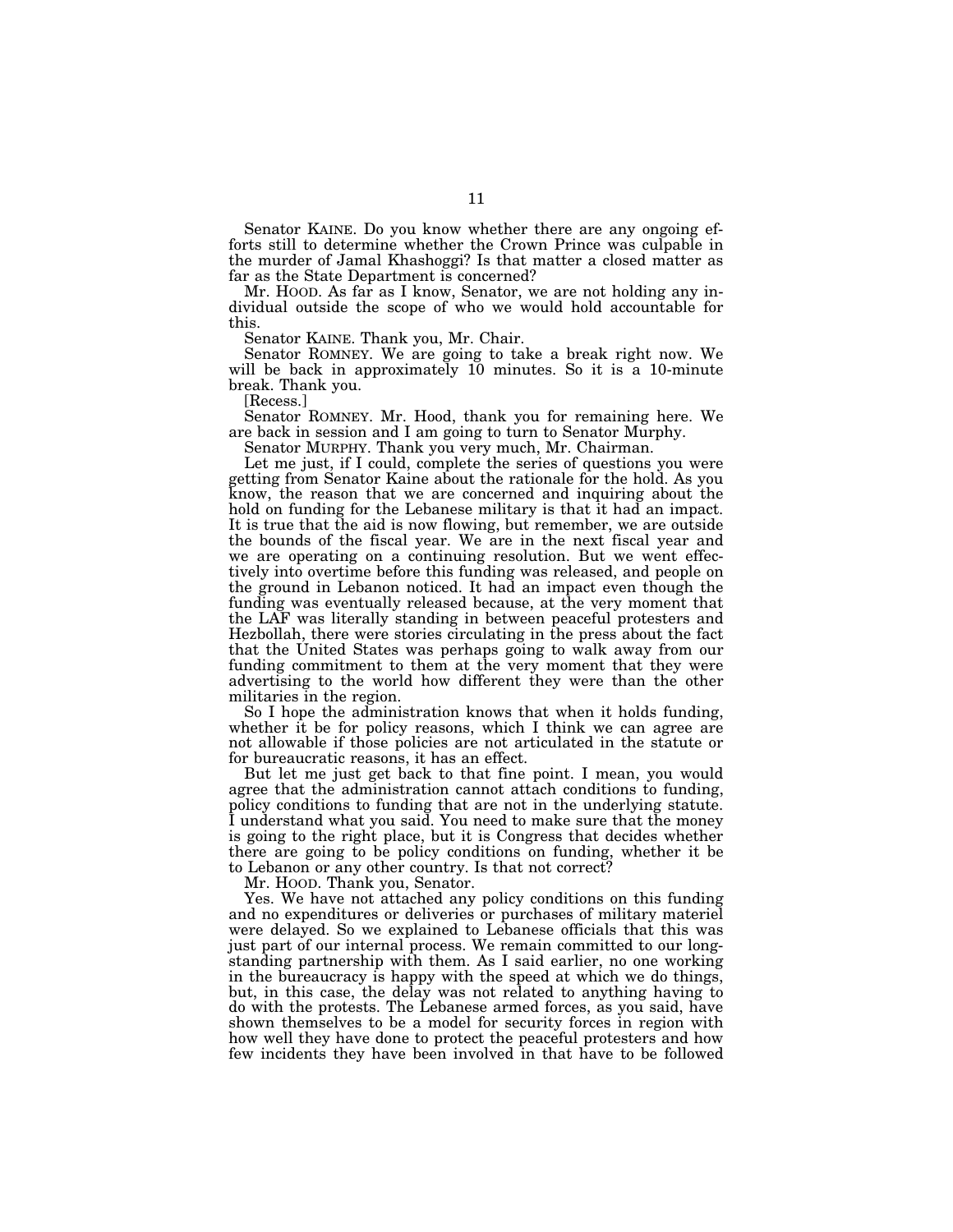up on. We believe strongly that strengthening the capacity of the LAF is critical to securing Lebanon's borders, defending its sovereignty, and preserving its stability. And so that is why we all made sure as an interagency that nothing was delayed, no expenditures, no purchases, no deliveries. And as I said, the funding has been approved.

Senator MURPHY. So thank you for that statement in support of our continued partnership and training with the LAF. You would agree that they have made remarkable progress over the course of the last decade in improving their ability to provide security for the people of Lebanon and securing the borders, something that was not done by the Lebanese military only a short time ago. You would assess that they have made tremendous progress in terms of professionalization and capability.

Mr. HOOD. That is right, Senator, largely due to our assistance. Just a little over a decade ago, it was the Syrian military that was on the borders of Lebanon. Now it is the Lebanese armed forces. We have not seen a substantial ISIS presence in Lebanon even though there was one directly over the border because of the professionalism and the capability of the Lebanese armed forces. They have coordinated with us on a number of counterterrorism operations that have taken down a number of plots that were not able to see their way to fruition. And as I pointed out again earlier and it bears emphasizing—their role in protecting the peaceful protesters from Hezbollah thugs and Amal thugs has been absolutely extraordinary.

Senator MURPHY. And last question on this topic. What would be the impact if the capabilities of the LAF were severely curtailed? Hezbollah's claim is that they are the only legitimate defender of the people of Lebanon, and every day and week that the LAF becomes more capable of defending the country, my impression is that it is a blow to Hezbollah's arguments that only they can be trusted with defending the security of that nation. My impression, especially having spent some time on the ground there, is that if the LAF is weakened, then it accrues to the benefit of Hezbollah. They seem to be the counterweight.

Mr. HOOD. You have got it absolutely right, Senator. Let us enter your remarks as my answer to your remarks.

No. You are exactly right. And you see people out in the streets right now who are starting to say, well, look, we do have a pretty good army. We do have a nonsectarian, non-ideological, pan-Lebanese institution that is doing a really good job defending us and our rights to raise our voices. And so the more that that happens, the less legitimate are Hezbollah's arguments for having their own armed force right alongside the legitimate institutions of the state.

Senator MURPHY. Let me turn to Iraq. What level of detail can you provide to the committee about the drawdown of diplomatic presence in Baghdad? The reports that I stated at the outset suggest that there are perhaps six USAID staffers and maybe over a dozen diplomats. What is our diplomatic and USAID presence today in Baghdad, and how does that compare to what it was perhaps when you showed up on the ground there several years ago?

Mr. HOOD. Sir, primarily for security reasons, we do not get into discussions of specific numbers. But I have personally come up and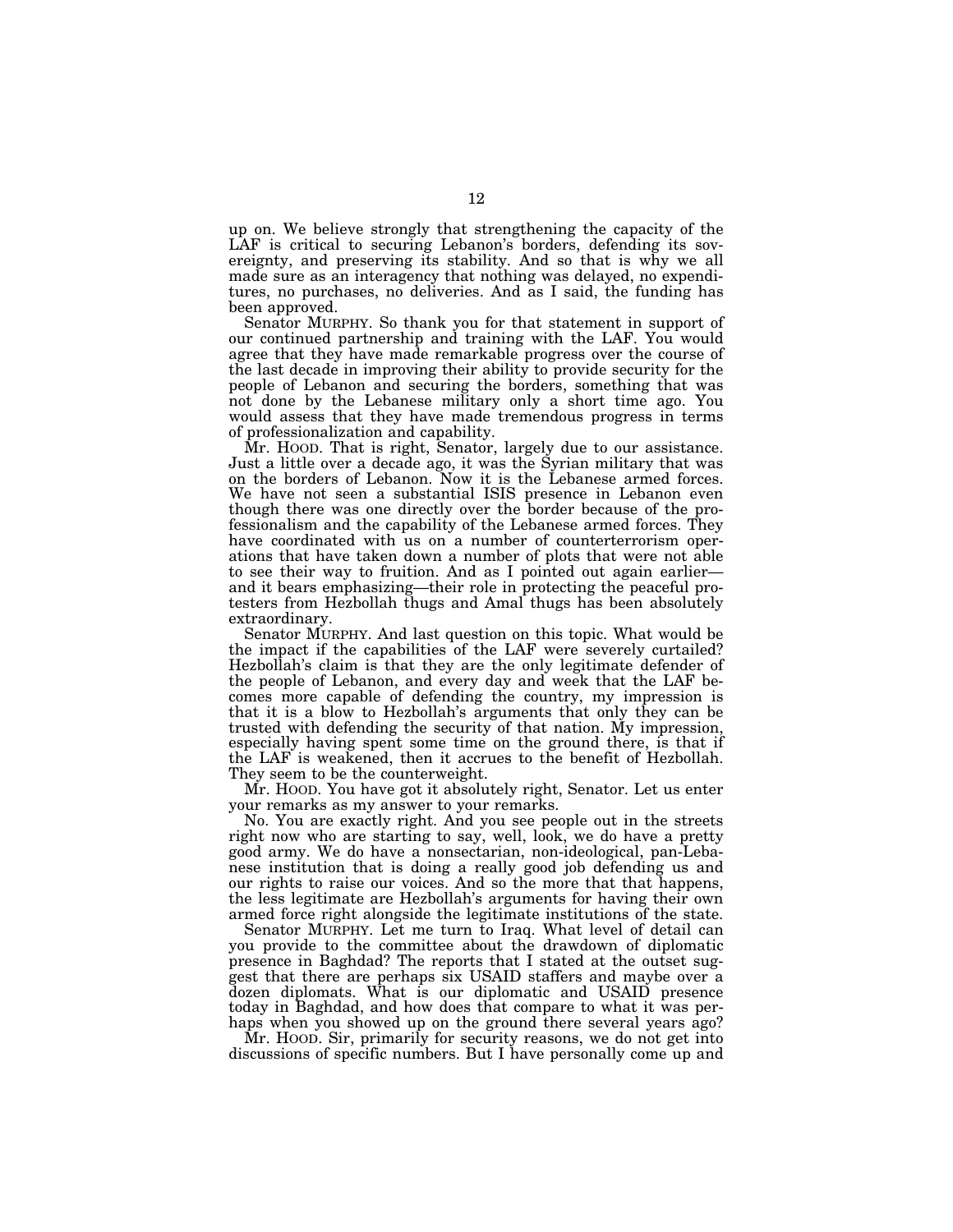briefed staff members of the SFRC and the SASC folk, and I would be willing to do so again in as much detail as they would like.

But we believe that the numbers that we have now are exactly what we need, no more or no less, to get the mission accomplished. And that is something that we worked, and I personally worked very hard on before I left, to get those numbers right. We are always reviewing our numbers, weighing security risks, weighing what the mission is before us in every high threat post, but especially in Iraq. But to emphasize again, we believe that we have got exactly the right number there that we need to get the mission done. And they are doing a tremendous job under Ambassador Tueller's leadership, having lots and lots of meetings with Iraqis from across the spectrum, including those in Tahrir Square, and they are sending lots of good reporting back to us.

I would like to welcome my Senator, Senator Shaheen.

Senator MURPHY. Okay. So I will take your reservation for sharing numbers with us in open session. But as you know, Iraq has always been a very dangerous post, and we are so thankful for both the military and diplomatic personnel who are willing to put their lives at risk by serving in a place where you are constantly under threat of attack. But it is a little hard to sort of accept as the rationale for the drawdown the security risk given the fact that I think we can all agree that the security risk was probably much higher during a time in which we were in active combat in large parts of the country and large parts of the capital city. And yet we managed to have thousands of personnel there. And maybe it is coincidental that the political and security situation has unraveled in Iraq at the exact same moment that our diplomatic drawdown has happened, but maybe it is not. Maybe the fact that we do not have the personnel there that we used to in order to go out and try to convince our friends to make the right decisions when encountering difficulty is in fact correlated.

And so, again, I understand you cannot share with us the intel on the security threats, but is it not true that Iraq has always been a place where there was threat of attack against diplomatic personnel and we were able to manage that threat because we thought it was so important to have hundreds of diplomats rather than a handful of diplomats? If we could do it in 2006 and 2007, why can we not manage that security risk today?

Mr. HOOD. Well, Senator, a few points on that. Compared to 2006 and 2007, we had probably 150,000 American troops in the country, which is a very different story than today. We, from time to time, review our numbers and our capabilities and our mission set in front of us, and that is what we did in Iraq. And we believe that we have got the right mix of people there now.

I would invite you to visit again. I know all three of you on the committee right now have been out there this year, and I think it is just invaluable to have you out there to help brief you on these things in detail. I can say the Ambassador and his team are as active as ever. They are just making even more meetings than ever before and having just as much an impact as ever before. So I think that their capability is there, and if he were to ask us for more capabilities in this area or that area, we certainly would not be in a position to say no.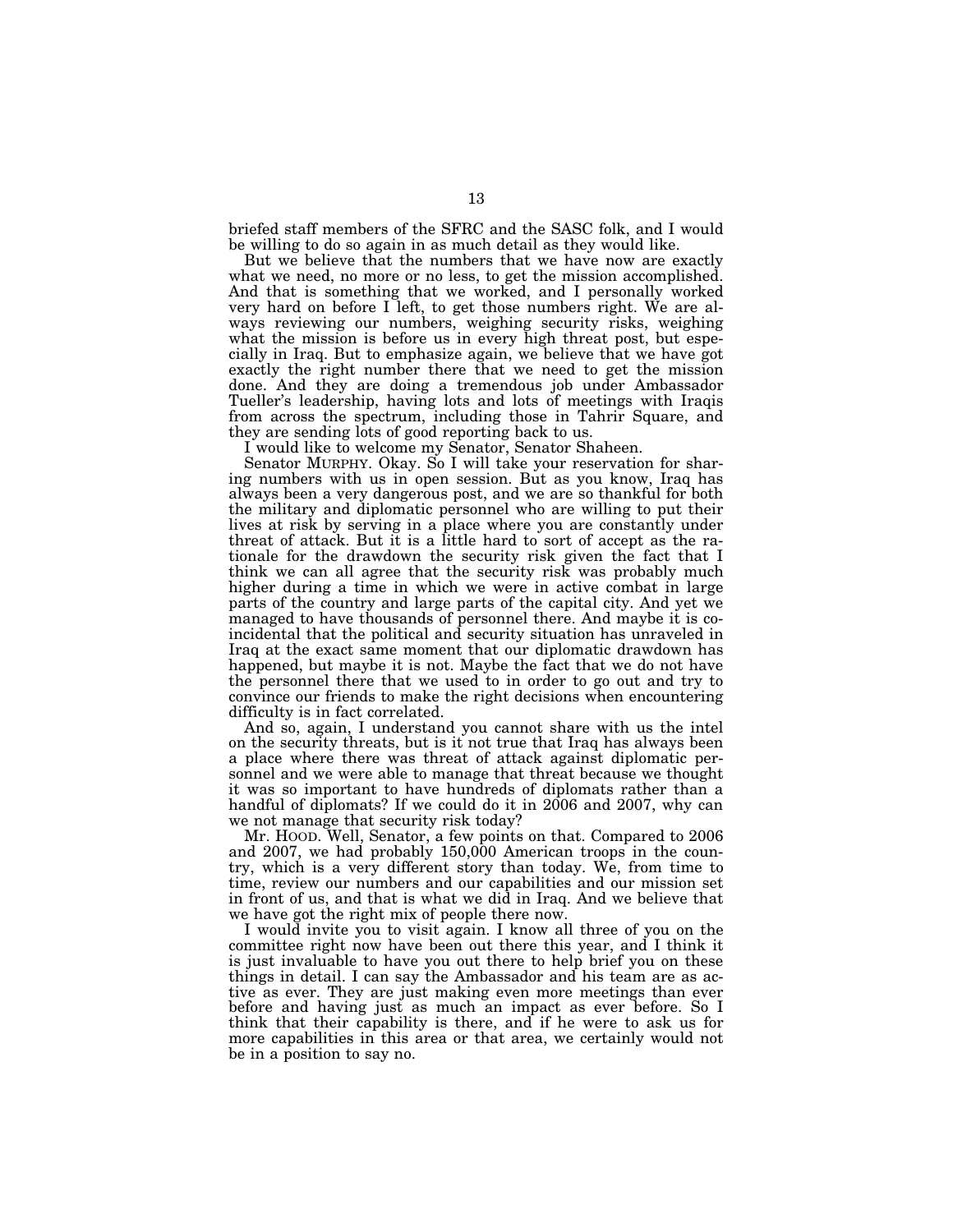Senator MURPHY. Well, let me just submit that I disagree with you. I do not think you can cover the panoply of threats in that country presented to us and to our allies with the numbers that you have. I do think there is a correlation between the two.

And the last comment I will make before turning it over is that I accept your invitation. I thank you for how hard you worked to make Senator Romney's and my visit productive. But I will also say it has never been harder than today for Members of the Senate or Congress to visit Iraq. This administration is making it very difficult for Members to get there and do the kind of oversight that we would like. When we were there, we were able to see our diplomatic personnel, but we were not able to go and visit our military personnel. And I have heard from other Members expressing the same frustration with our ability to see how our taxpayer dollars are being spent there. And, again, I am speaking above your pay grade, but I just think it is important to state for the record that many Members of the Congress would like to be there, would like to accept that invitation but find it often hard to do so given some of the constraints. But I appreciate the invitation.

Senator ROMNEY. Thank you.

Senator Shaheen.

Senator SHAHEEN. Thank you, Mr. Chairman.

And, Mr. Hood, it is very nice to have you here. Thank you for your service and for being such a great host when Senator Reed and I visited Iraq and Senator Jones. And we are very proud of your service in New Hampshire and are glad you are where you are.

I appreciate your pointing out in your opening remarks the situation of Amer Fakhoury who, as you know, is a constituent of mine from New Hampshire and an American citizen who has been illegally detained in Lebanon since September the 12th. He is currently hospitalized and is in very serious medical condition.

Would you agree that a country or official that imprisons an innocent individual without charge for months on end and does not allow the prisoner any appropriate due process to prove their innocence is committing a human rights violation?

Mr. HOOD. Thank you for the question, Senator Shaheen.

We have no higher calling than to protect American citizens living and traveling overseas. Every day the U.S. embassy team in Beirut is working very hard to secure the release of the unjustly detained Amer Fakhoury. They last visited him just today and gave me a report that I will share with you, if we have time, afterwards. And I spoke with Ambassador Richard as well on the phone earlier today. She follows the case daily in a very personal way.

Anyone in New Hampshire's seacoast region who loves Middle Eastern food, as I do, is a fan of Little Lebanon To-Go, and I know that Mr. Fakhoury's customers miss him. His family misses him. And we hope to see him come home very, very soon.

You are absolutely right that there are grave concerns about the process and the way he is being treated, but we are making this our absolute highest priority at the embassy and here at the State Department.

Senator SHAHEEN. Well, thank you. I appreciate that. And I very much appreciate all the assistance from Ambassador Richard. And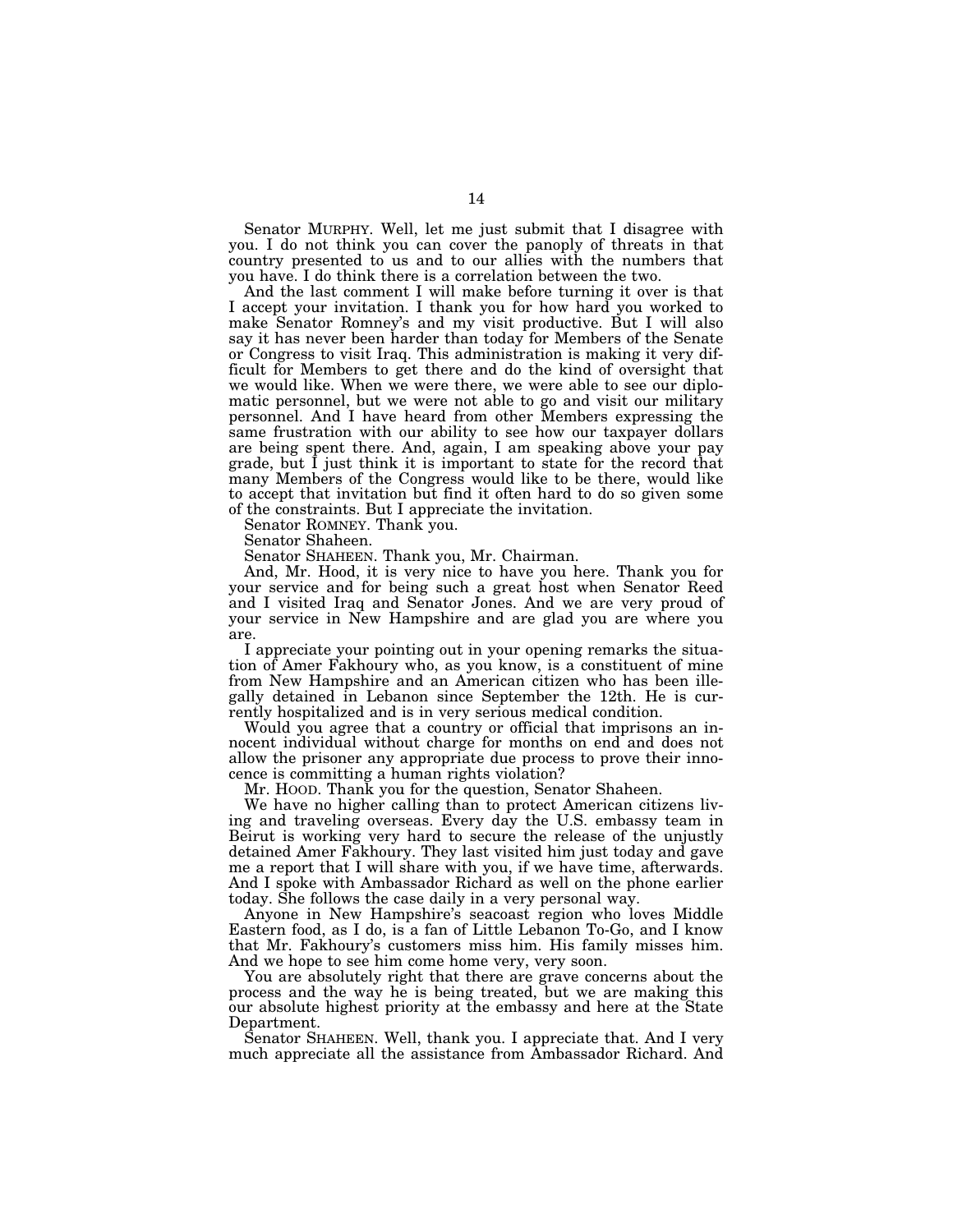I have spoken with Deputy Secretary Sullivan. I know that at the highest levels of our State Department people have been concerned about Mr. Fakhoury. I believe that if he dies in the custody of Lebanese officials, that Lebanon should be subject to sanctions under section 703(1)(c) of the State Department and Foreign Operations Act, which states—and I quote—''any officials of foreign governments and their immediate family members about whom the Secretary of State has credible information have been involved in a gross violation of human rights shall be ineligible for entry into the United States.'' I think this is a very serious situation that has not been taken seriously by the officials of the Lebanese Government, and they need to be on notice that we are looking very carefully and closely at what they are doing.

Mr. Chairman, I would like to enter into the record documents that have been provided by Mr. Fakhoury's lawyer that clearly indicate that he is not the individual that the Lebanese and Hezbollah-linked papers allege him to be.

[The information referred to follows:]

[The information referred to above is located at the end of the hearing.]

Senator SHAHEEN. Mr. Hood, I look forward to working with you, with Ambassador Richard, with Secretary Pompeo and continuing to do everything we can to ensure that Mr. Fakhoury gets back home. Again, I think his health is very critical, and we do not want a situation where he dies in Lebanese custody. That would not be good obviously for Lebanon, for the United States, and it would be a tragedy for Mr. Fakhoury and his family.

Mr. HOOD. Hear, hear.

Senator SHAHEEN. Mr. Chairman, so I want to go to some of the other concerns that Lebanon is confronting right now with unrest because one of the things that I think we are seeing is that Hezbollah and Iran view the protests in Lebanon as a threat to their influence within the country, and the reports that I have seen suggest that the Lebanese people are very concerned about what Hezbollah is doing there and the continued corruption that they are seeing in the country, and that there will be efforts on the part of Hezbollah to influence any new cabinet and government that is formed.

So can you talk about what we are doing to try to address the Iranian and Hezbollah influence in Lebanon as they look to form a new government?

Mr. HOOD. Well, Senator, as I said in my opening statement, we view Iran's role in both of these countries as very unhelpful, and the people agree with that assessment. We think one of the major ways that we can try to diminish that is through our maximum pressure campaign, which is denying the regime in Tehran the revenues that it used to have to fund groups like Hezbollah and Kata'ib Hezballah and the Houthis and others. For the first time ever recently, Hassan Nasrallah had to go on TV and do a telethon to try to get donations for Hezbollah. That is a sign that the decreasing revenues in Tehran are having an effect on his funding. And that is, I think, a very appropriate use of the power of our financial system, the power of our sanctions.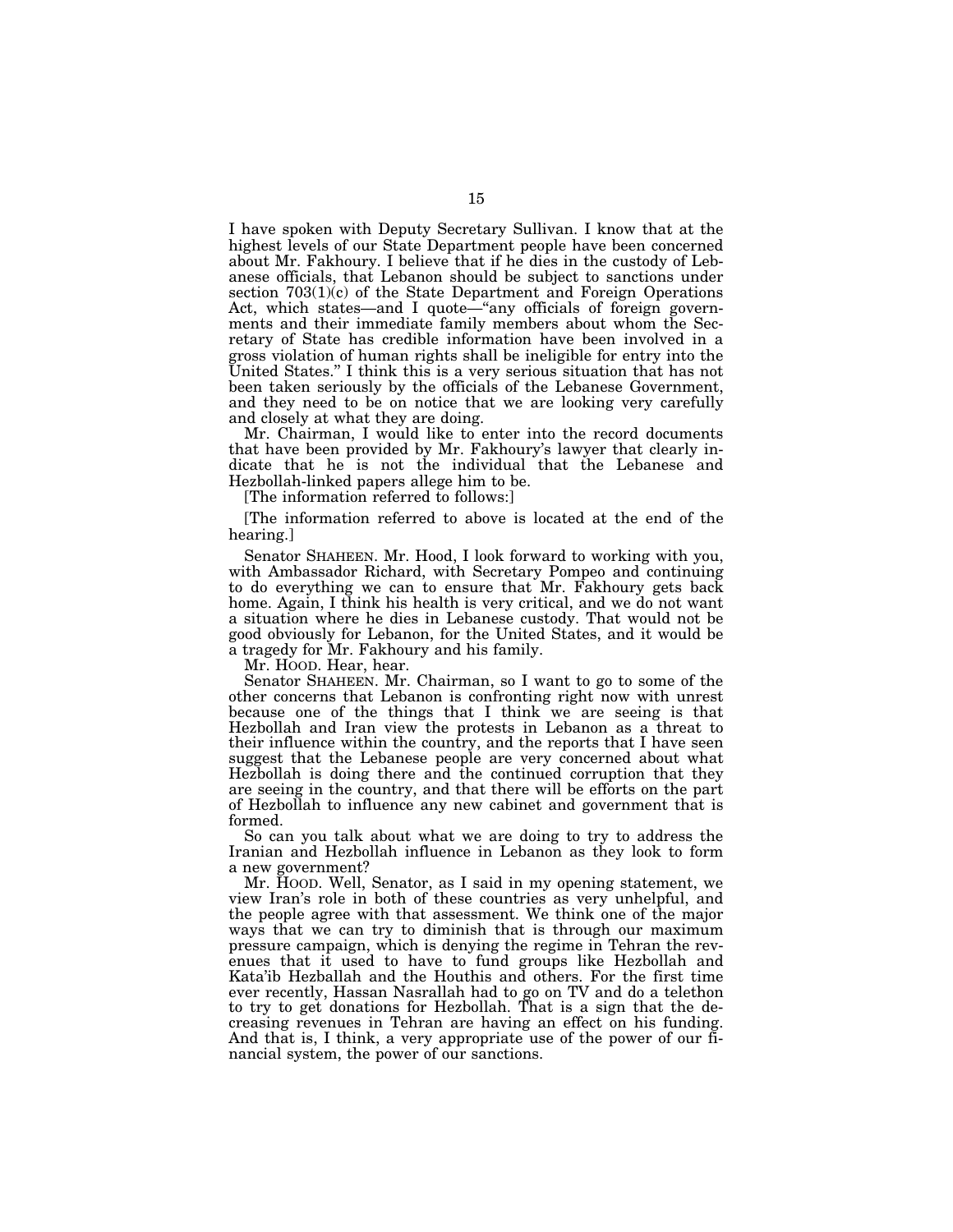We are also using our bully pulpit. We are calling out this activity, and we are naming and shaming. We are using the legislative authorities that we have to sanction individuals. Something like more than 1,000 individuals and organizations just in the past couple of years we have sanctioned with regard to Iran and its malign activities throughout the region.

So this is obviously having an effect on the pocketbook, and the people themselves are standing up and saying, you know, I know how life looks on the outside. I know what people in the United Arab Emirates live like, for example. I do not have to live like this. I do not have to live under this sort of condition. And I think they are gaining inspiration as well from each other and from the protests in Iran, which we have not talked about but which have been just as terrible in terms of their repression and possibly more. We cannot know exactly how many people have been killed there because of the throttling of the Internet and the regime keeping such a blackout, but it is clear that it is bad what is going on there.

Senator SHAHEEN. Well, I am glad that you mentioned that because, again, the news reports suggest that these are the worst protests in Iran since 1979 and that close to 800 people, that we know about, have been killed by the regime.

Are there ways in which we can try and address the Iranian people who are being repressed such that they understand that there is an interest in seeing that they have some opportunities in the future to ultimately get out from under the current leadership?

Mr. HOOD. Absolutely, Senator. The Secretary, the President have been very clear in standing with the Iranian people who are, we should not forget, the longest suffering victims of this regime. We are committed to promoting accountability. I have talked about the sanctions that we have levied. We will continue to make public statements not just from our own podium but from cooperation in U.N. forums to strengthen the international community's resolve.

And we do see that, whatever our disagreements may be on policy approaches, the Europeans are taking some similar steps. Denmark and France and the Netherlands went to the European Union to get sanctions levied on the Iranians for assassination plots that had taken place in their countries. France, Germany, and Britain came out and condemned the September 14th missile attacks on Saudi Arabia.

So we have to be careful not to try to portray these protests as pro-American. I think they are pro-Iranian. They are nationalists. They want to be living like normal people. And we hold out a great hope as a force for good, as I talked about earlier, for countries like Iran, Iraq, Lebanon. We have got a \$22 trillion economy. We have got a lot of private investment that could go forward. We have got a lot of programs and assistance that we could provide if they are just ready to start acting like a normal government again. And that is the hope that we hold out.

Senator SHAHEEN. Thank you.

Thank you, Mr. Chairman.

Senator ROMNEY. Thank you, Senator.

I am going to ask a couple of questions. Then I am going to leave and Senator Murphy is going to ask questions, and then he is going to gavel us out. He may never gavel you out, but we will see.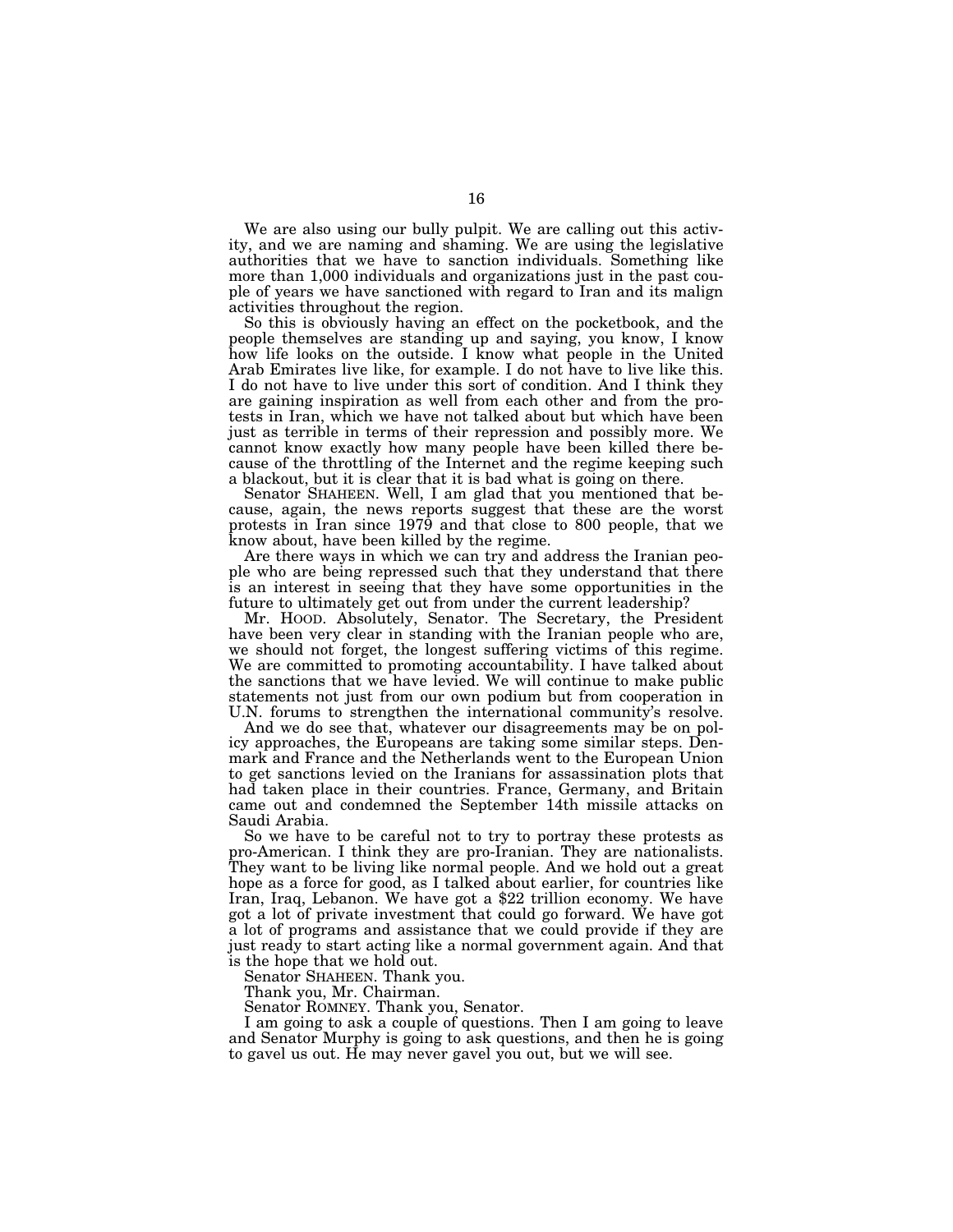A couple of things. Turning to Iraq and the protests there, what is the administration's posture with regards to the protesters in Iraq? Are we supportive of their effort? Are we helping the protesters? Are we opposed to the protesters? Or exactly what is our posture with regards to what is happening in Iraq?

And I say that because, when we there with you some months ago, there was a perspective that given energy shortages and likely power blackouts, that there would be protests during the summer. But I do not think there was any indication at that time that protests would be going on through November, that hundreds of people would be killed, and that there was no end in sight to these protests. So it has, obviously, taken on a different character than what we were thinking about, or at least the Government of Iraq was thinking about, when we were there.

What is your perspective, and what is the impetus for these protests? And what is our national policy with regards to them?

Mr. HOOD. Well, Senator, we absolutely support the protesters' right to peacefully demonstrate and express themselves. We also strongly support and have talked about this many times at the highest levels from Secretary Pompeo on down.

We think that they have a right to free media. As you may have seen, the government shut down nine television stations last week. There have been mysterious third parties that have raided media headquarters and that have harassed reporters and other journalists. And we are calling this out at every opportunity.

We again, like in Lebanon, have to be careful not to portray these protesters as pro-American because they do not want to be. They want to be seen as Iraqis first and foremost. So we extend to them this offer of being a force for good, a partnership with leaders that they want to see, we think, just like we do in putting in place reforms that would allow the economy to open up and grow and for people to get meaningful jobs and for the government to just do its job providing services.

So we have been calling for all of this at the highest levels, making it clear to them that we support their legitimate rights and calling out the government and individuals, both privately and publicly, when we see that they are not holding up those rights. We will hold accountable those individuals over time as we find out who is responsible for killing and wounding the protesters, and we will continue to do that. But we do hope that soon we will get partners in the Iraqi Government, throughout the Iraqi Government, that are willing to work with us on real reform.

Senator ROMNEY. There are some conflicting reports about who it is that has been killing protesters. Some have indicated that perhaps Iranian sharp shooters have done so. Others, of course, point to the Iraqi military itself. Do you have any perspective on who might be responsible at this stage for the hundreds of deaths that have been reported?

Mr. HOOD. Yes, sir, and no, sir. Yes, in the sense that there have been Iraqi military leaders and units implicated, such as in the deaths of upwards of 40 people in Nasiriya last weekend. That general, as I understand it, has been arrested and brought up on charges.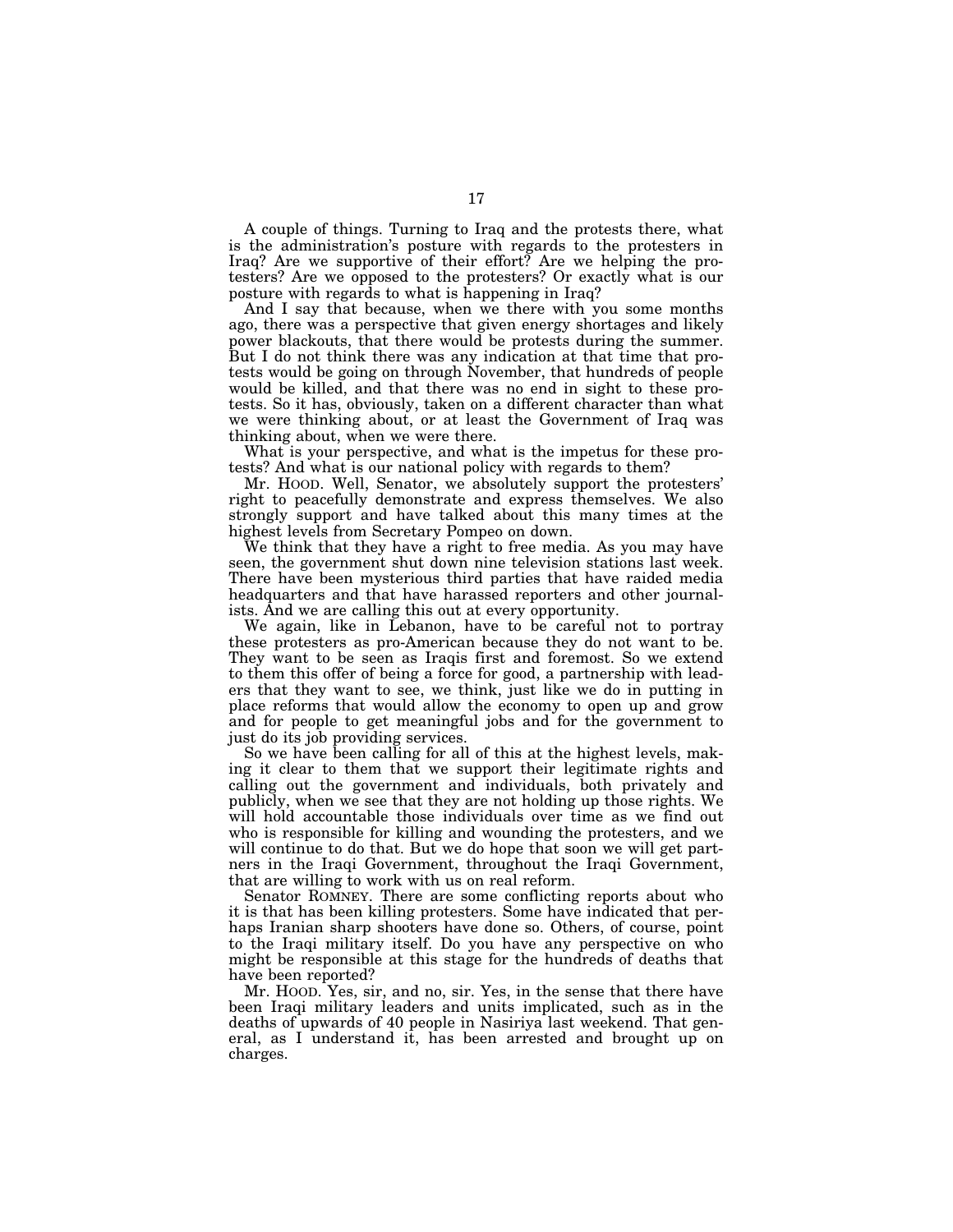But there are many other cases where it is not entirely clear who is doing what. Some of the Iranian-supported proxies in Iraq are very good at hiding their affiliations. You see them in black uniforms with no insignia in the videos. But Secretary Pompeo and Special Representative Hook have called for Iraqis to share with us the videos and pictures that they have so that we can go through those, and we can try to help identify those people and hold them accountable even if Iraqi Government leaders now or in the future do not want to.

Senator ROMNEY. Thank you. I am going to ask Senator Cruz to take over and ask any questions he might have. I need to go vote, and I hope to see you again soon.

Mr. HOOD. I hope you will be back, Senator.

Senator CRUZ [presiding]. Well, thank you, Mr. Hood, and thank you for your testimony. Thank you for being here.

Let us start by talking about Lebanon. Over the past decade, the United States has spent over \$2 billion in aid to the Government of Lebanon and specifically to the Lebanese armed forces. According to Congress, the goal of funding the Lebanese army is so that the army can meet its obligations under U.N. Security Council resolution 1701 to disarm Hezbollah. According to the administration, the goal of supporting the government is to build a free, democratic, U.S.-oriented governmental institution in Lebanon.

But by any measure, our policy is failing right now. Lebanon's government institutions have disintegrated. The ministries that are still running are marked by endemic corruption, and Hezbollah has amassed over 100,000 rockets and missiles pointed at Israel and regularly moves personnel and weapons into Syria. Hezbollah functionally runs major ports and parts of Beirut's international airport.

I have a couple questions I want to ask. Number one, Congress has authorized the administration to distribute security assistance to the Lebanese armed forces so that they can meet their obligations under U.N. Security Council resolution 1701 to disarm groups south of the Litani River, by which the resolution meant Hezbollah. What percent of our security assistance to the army has gone to disarming Hezbollah in recent years?

Mr. HOOD. Thank you, Senator, for the question.

We think that we would disagree with your assessment that our policy is failing, especially when it comes to the Lebanese armed forces. I think we see that no more starkly than in the streets as we speak, where the LAF is regularly getting in between Hezbollah thugs and Amal thugs and the peaceful protesters and protecting them. We see the people raising their voices, Shia for the first time saying, Hezbollah is not what I want. I want the Lebanese armed forces. I want something that is nonsectarian, non-ideological, pan-Lebanese, something that is responsive to our elected leaders and not what we see with Hezbollah and its armed wings.

So I think that we are actually seeing a Lebanese armed forces that is coming into its own now vis-a`-vis Hezbollah. It is a political decision in that country as to whether they want to send that army into direct combat with Hezbollah. It is not our decision. I can understand, however, that the Lebanese, after so many years of bloody civil war want to try to resolve this problem as peacefully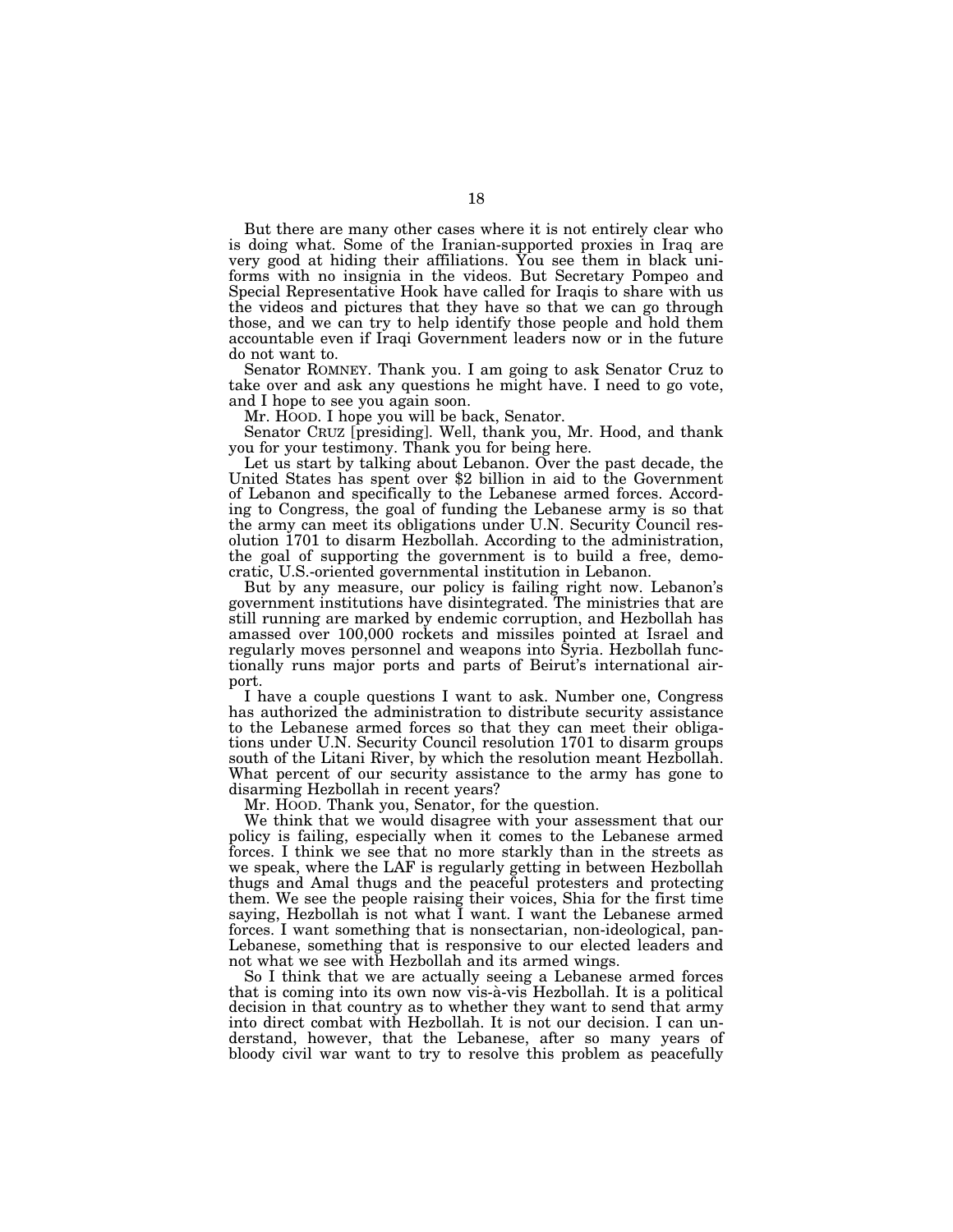as they can. They probably understand better, as well as anyone, the challenge that they face in doing that.

So our best approach is to make sure that the LAF remains strong and becomes even stronger in the face of Hezbollah, which is now backed into a corner with its revenues going down because Tehran is squeezed for funding, and with the people out in the street saying, this is not what we want to see anymore.

Senator CRUZ. I want to make sure I understand your testimony. You view and the administration views Lebanon as a success story?

Mr. HOOD. We view the Lebanese armed forces and our investment in it as a succeeding investment. We are not there yet, but it is money that is, so far, well spent. If you look back a little over a decade, it was the Syrians that were on the border of Lebanon. Now it is the Lebanese armed forces. They regularly go into the Beqaa Valley. They conduct operations. They do not answer to the orders of Hezbollah. And they are growing in their capacity. So I would say that investment is a success.

Senator CRUZ. Well, let me go back to my initial question, which you did not answer. What percent of our security assistance to the army has actually gone to disarming Hezbollah in recent years?

Mr. HOOD. Senator, I am not aware that the Lebanese Government has directed the armed forces to go and disarm Hezbollah. That is a decision for them to make and not for us.

Senator CRUZ. So we do not have any say on what happens with Hezbollah? There is no U.S. policy on Hezbollah. Is that what you are saying?

Mr. HOOD. There is absolutely a U.S. policy on Hezbollah. We are taking every measure that we can to squeeze its funding out by our maximum pressure campaign on the regime in Tehran and designating individuals and institutions, such as the Jammal Trust Bank, that have any role in moving people or money on behalf of Hezbollah, and we see that this is having a real effect. But the biggest effect——

Senator CRUZ. But am I understanding your testimony correctly that right now none of our funds are going to disarming Hezbollah?

Mr. HOOD. I would say, Senator, that that is not a decision for us to take on behalf of the Lebanese Government, but-

Senator CRUZ. How many billions of dollars have we given them? At some point we get to make some decisions when we are writing really big checks.

Mr. HOOD. As I was reminded earlier, policy conditions on assistance are the domain of Congress. So I will leave that to you.

Senator CRUZ. But apparently you are telling me the administration's policy is to be agnostic whether they are combating Hezbollah, whether they are funding Hezbollah, whether they are in bed with Hezbollah. Are you telling me the administration has no views? It is just, hey, whatever floats your boat?

Mr. HOOD. No, Senator. What I am saying is we think we are making strategic investments in this nonsectarian, non-ideological, highly effective security force and that we need to continue doing that because the strategy is working. We have got people out in the streets right now saying this is the security force we want to see. This is the legitimate face of the Lebanese Government, not Hezbollah. And I think that is where we all want to be.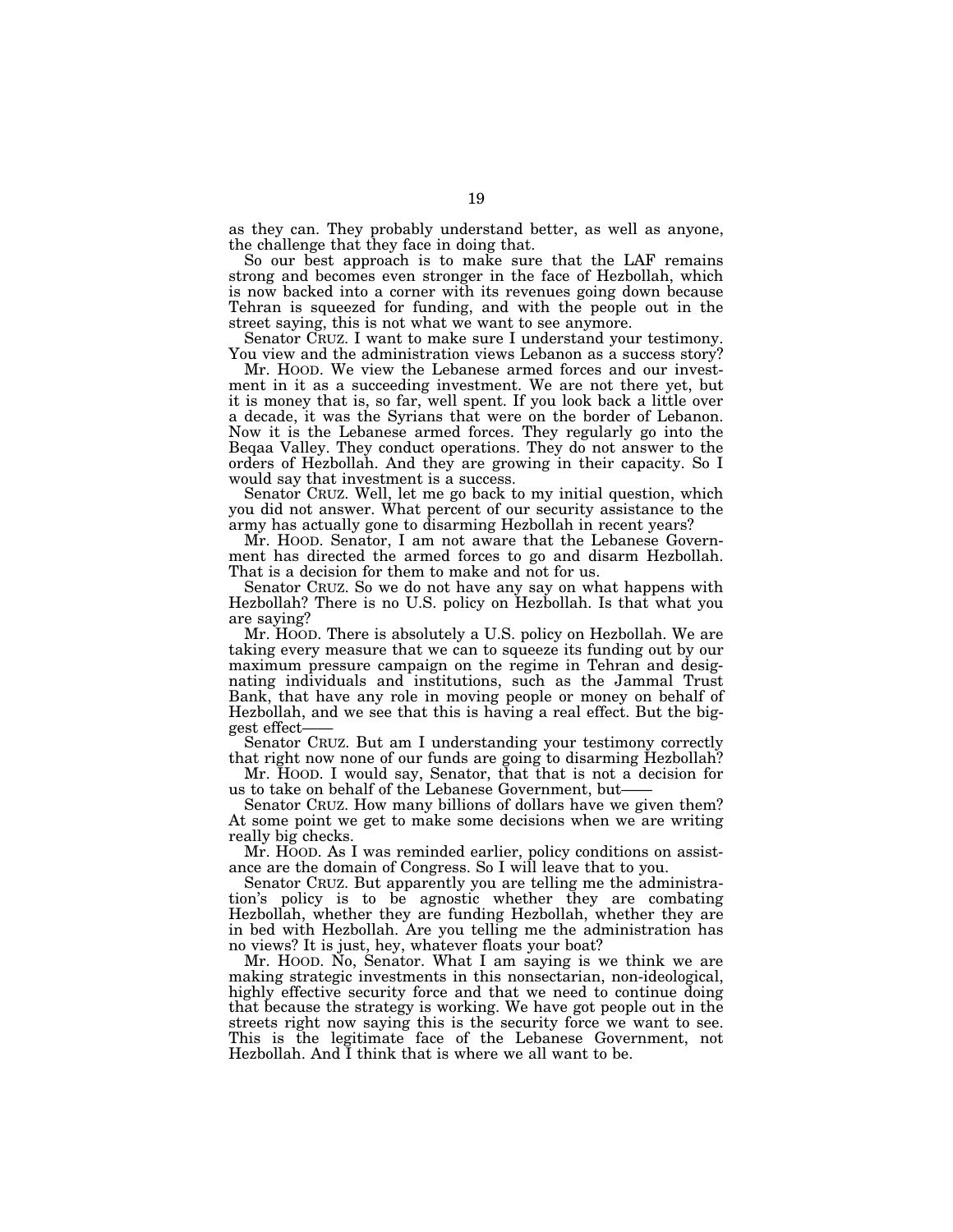Senator CRUZ. What would you say is the role of Hezbollah right now within the LAF and within the governmental institutions such as they exist in Lebanon?

Mr. HOOD. Senator, I would say the role is they are trying to maintain the status quo. They want to maintain a corrupt system over which they have great influence so that they can use ministries as a source of revenue rather than a way to provide services to the people. And so I think that is what the people are reacting to and they are saying no more. This is not what our government is supposed to be. And I think they would like to have influence over the Lebanese armed forces. They are not. That is why, in October, you saw the LAF get in front of a bunch of Hezbollah thugs on motorcycles and say you are not coming in here to terrorize the protesters. We saw it again just a couple of weeks ago where they did the same thing. They got in between the Hezbollah thugs and the protesters and said this is not happening today.

Senator CRUZ. Well, let me be clear on something. You referenced our maximum pressure campaign on Iran, and I am a vocal proponent of maximum pressure meaning maximum pressure on Iran. At the same time and for the same reasons, in Lebanon and elsewhere, we should not be funding and we should not be supporting people who want to kill us, and Hezbollah falls into that camp of people who want to kill us and kill our friends and allies. And so let me encourage the administration to focus on those core priorities more than I fear you are doing now.

Mr. HOOD. Let me assure you, Senator, that our commitment to the security of friends in the Middle East, especially the State of Israel, is unshakeable, and we will continue to work with them and with others to make sure that the Iranians are not able to carry out their agenda without costs anywhere in the region.

Senator CRUZ. Senator Murphy?

Senator MURPHY. Thank you very much, Senator Cruz.

I think we all share in the objective of lessening Hezbollah's influence in Lebanon and let me sort of restate in a different way a question I asked you earlier. It is the State Department's belief that helping to stand up the LAF as an independent, nonsectarian guarantor of security in Lebanon is a part of our strategy to decrease the influence of Hezbollah inside Lebanon.

Mr. HOOD. Yes, sir.

Senator MURPHY. I just have a couple additional questions to close out.

So there was a real sense, when I was on the ground there a week ago, that this crisis of leadership could not last much longer and that those nations that have typically stood by the side of Lebanon—the United States at the top of that list—needed to play a more active role in trying to help resolve it. There were reports you mentioned, literally as you were coming in to see us today, that there may be a pending breakthrough, a businessman who is being put forward as perhaps the next prime minister.

But what role do you think is appropriate for the United States and others to play in trying to help bring an end to this moment of political instability? And how confident are you that we are on the same page with other international players? It obviously worries many of us when we see the President departing in a huff from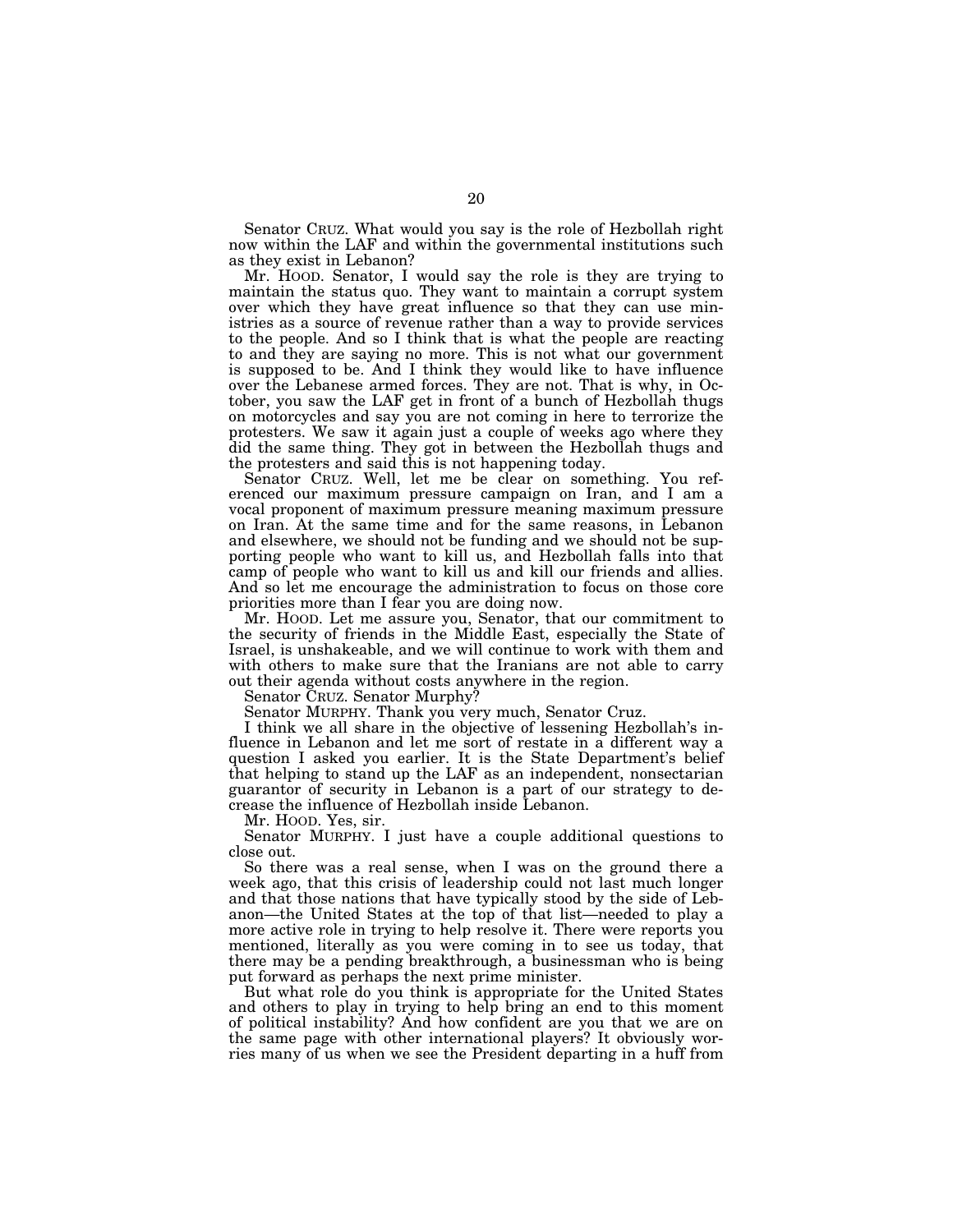a NATO summit at the way that he was treated by the exact allies that we are supposed to be talking to about how we land a very difficult political crisis in Lebanon. How confident are you that we are working in a multilateral way to try to help end this leadership crisis in a country that matters so much to our interests?

Mr. HOOD. Senator, I am very confident that we are working multilaterally in an effective way. In fact, Assistant Secretary Schenker is, right now, on a trip to consult with British counterparts. Last week he was in France and Italy doing the same thing with counterparts there. And we believe that they do share our goal of making sure that whatever government comes along next in Lebanon is not just a set of pretty faces but is a group that is entirely committed to real reform and is backed up by those sectarian leaders and others who have influence in the country, whether we like it or not, with a real commitment to reform because if they do not have that commitment, then it really does not matter who they put in what chair.

But what we are proposing, the way we are trying to help is not by saying pick this one and not that one, but by holding out that hand and saying we got a \$22 trillion economy here. We have got a pretty robust assistance budget thanks to the Congress. We have got a lot of tools and levers that we can use to help a reform-minded government. And so take our hand. Take that \$11 billion in CEDRE funding. Take the private investments that we would be able to advocate for if the environment allowed for it.

Senator MURPHY. One last question on Iraq, and I am sorry if this ground has been covered. Tell me if it has been. But we have spent \$5 billion to train Iraqi security forces, and today we are spending about 3 or 4 times as much money on security assistance as we are in reconstruction, rebuilding, and economic aid, which I do not understand. I do not understand the justification for that division of funding.

But we now are seeing reports that it may be that U.S.-trained units were amongst those involved in the killing of around 400 civilian protesters. We need to make sure that our dollars are not going to security forces that are firing on peaceful protesters. What is being done about accountability for the decisions that were made to potentially turn U.S.-trained and U.S.-funded forces on protesters in Iraq?

Mr. HOOD. I appreciate that question, Senator, because we have a full-time staff dedicated to Leahy Law vetting to figure out exactly the answer to this question. And that person works 50–60 hours a week with other colleagues just on this very question. I am looking at one of the individuals that has been responsible for that right now sitting behind you, John Weadon. They do a tremendous job. It is a lot of hard work, a lot of slogging through the data, and making important decisions and recommendations. This is exactly the kind of oversight and policy deliberations I was trying to explain to Senator Kaine earlier that we go through for this sort of funding.

So rest assured we will take it very seriously. We are taking it very seriously, and we will make sure, as we have done in the past in Iraq and elsewhere, that any unit or leader that is implicated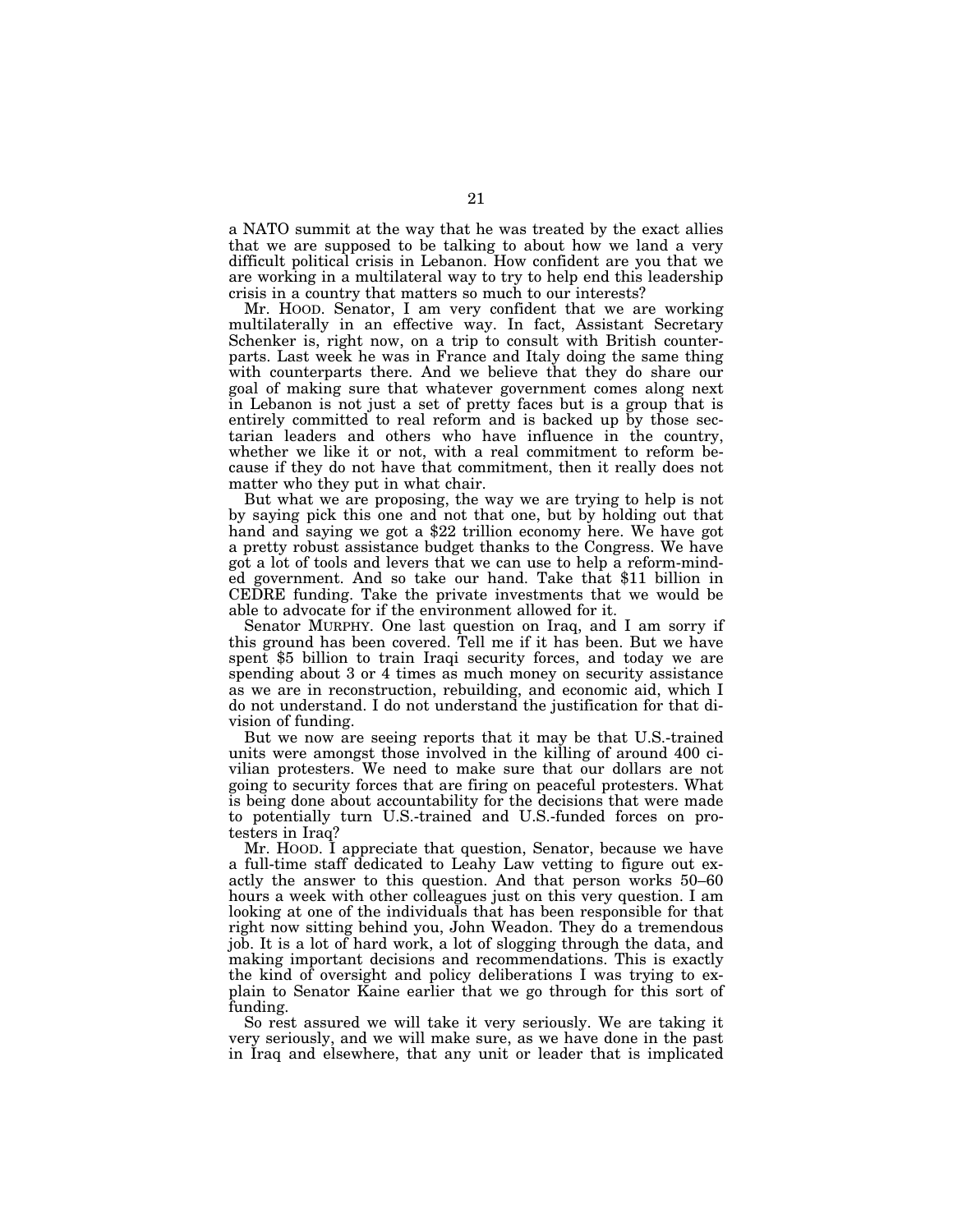in human rights abuses will be barred from our assistance through the Leahy Law.

Senator MURPHY. Well, this is a perilous moment, but it is a moment that also is flush with opportunity. These are protesters who are not seeking to increase the ideological divides and separation in the region. They are seeking to unite folks around a common set of good governance and economic demands. And I think you and those that work with you are doing a very, very good job amidst difficult circumstances.

But one of those circumstances is the person you work for, who is sending mixed messages every single day about whether we support or do not support these protesters. The idea that the President was asked whether we supported the protests in Iran and said that he did not want to get into it, but the answer was no, only to correct himself an hour later, makes your job and others' immensely, immensely difficult and sends a signal of mixed policy to the region that ultimately may mean that we miss this opportunity to support these, I think, very, very promising protest movements.

But thank you for the good work that you do.

Thank you, Mr. Chairman.

Senator ROMNEY. [presiding]: Thank you, Senator Murphy.

Mr. Hood, I have just got a couple more questions for you.

One is what Iran's involvement is now with the protests in Iraq. I think the modus operandi of Iran in circumstances where there is turmoil is to step in and try and provide the, I will call it, help, with quotation marks around the word "help," that the government might be looking for. They might step in and try and take advantage of the circumstance to strengthen their hand with the government and to aid in repression of violence which they may be helping to stimulate in some respects.

What is our sense of their involvement in these protests occurring in Iraq today?

Mr. HOOD. Well, Senator, it is clear that they do not want things to change. This setup that they have got in Iraq now, where they have got proxy armed groups that also have political parties, that also have economic offices—you know, it is a pretty good deal for them. But the Iraqi people are standing up and saying no. This does not work for me anymore.

And so as I said earlier, we saw Qassem Soleimani in Baghdad just a few days ago meeting with political party leaders. This is completely abnormal for the special forces commander of some other country to swoop in and be caucusing with political party leaders in another country. It is up to those party leaders and Iraqis of all stripes to stand up and say this does not work for me anymore, and we see a substantial number of people doing that on the streets right now at great peril to their own lives, as you pointed out.

So we think that Iran is trying to play its usual role of unacceptable influence, but Iraqis are pushing back. And what remains to be seen now is how Iraqi leaders will respond to that malign influence. So far it does not seem that they are entirely getting the message from the street, but we hope that they do.

Senator ROMNEY. Well, given the extent of our financial and personnel commitment to their country, you would anticipate that we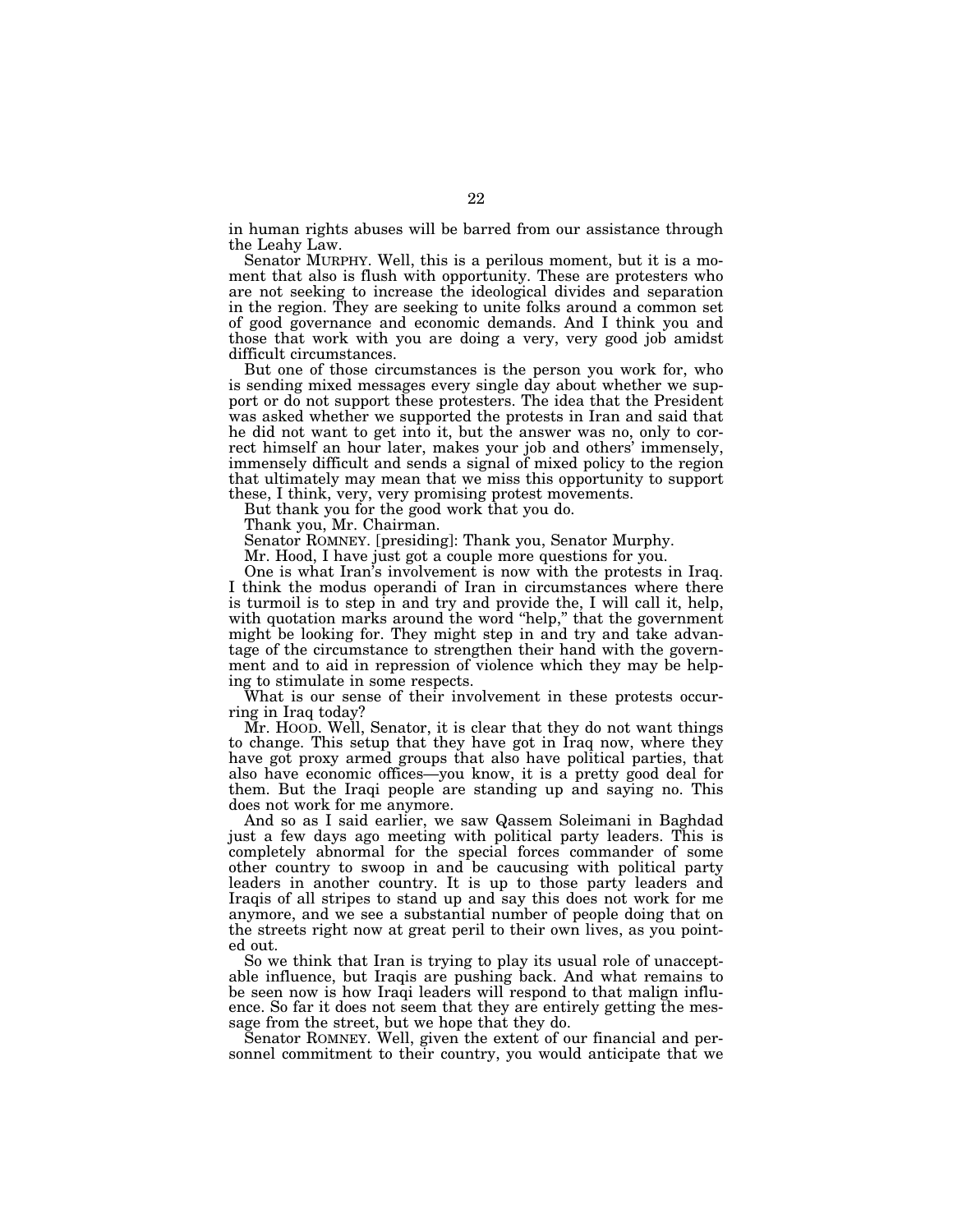could have some influence about whether or not they are going to be influenced by an individual from Iran of that nature and indicating to them that that kind of behavior is unacceptable, that kind of involvement and participation with them is unacceptable to us, and that our continuing support relies upon them being an independent nation but not being one that is under the thumb of Iran and its most malign influence.

One more simple question, which is when we were last there, we spoke about the fact that Iraq was flaring billions of dollars of natural gas a year. Here we are sending billions of dollars. They are flaring natural gas worth billions of dollars. At that time—this was in May—they said they were at the cusp of signing an agreement with a major corporation to make the technology investments necessary to capture the value of that natural gas. Has that contract been signed, and if not, why the heck not?

Mr. HOOD. No, sir, it has not been. And that is exactly our question every single day. We continued to get those messages right up until the time the prime minister resigned. But the fact of the matter is it has not been signed, and we continue to push and we would like to see negotiations restarted. The fact of the matter is my children breathed the fumes from that flared gas just across the border in Kuwait for 5 years. We feel it more acutely than probably just about any other American. But the real people who suffer here are the Iraqis from all that money that is burned off into the atmosphere so that they can then purchases electricity from Iran? This is nuts. It is like carrying coals to Newcastle.

So we have got the companies that are ready to do that work, and they are ready to do it in a very transparent, non-corrupt way, which is I think part of why it is a challenge to get this thing signed because, up until now, a lot of party leaders and their Iranian backers have not wanted to see a non-corrupt, very transparent deal be put in place for the benefit of the Iraqi people. That is not what they are working for. A lot of these guys are working for their own benefit and the benefit of Iran.

Senator ROMNEY. It strikes me that the administration has been effective from time to time employing our leverage where we have it, such as on the Chinese for instance, and saying, hey, we got leverage on you. You want access to our markets. We are going to put some tariffs on your products to get you to do some things that are important to us. That philosophy may want to be employed as we deal with Iraqi leadership with regard to them solving, whether it is with an American company or some other company that has the technology to take advantage of that natural gas, to say, guys, we are not going to keep funding at this level perhaps or we are not going to keep making the investments we are making if you do not get something done on this in a hurry. And I would imagine that that would also be related to the involvement of Iran and its malign actors in the affairs of Iraq.

Mr. Hood, thank you for being with us today. It is good to see you again. I appreciate your perspectives and help.

And until next time, this hearing is adjourned.

[Pause.]

Senator ROMNEY. So let me read the other things I am supposed to say at the very end here. So we will open for just a moment. I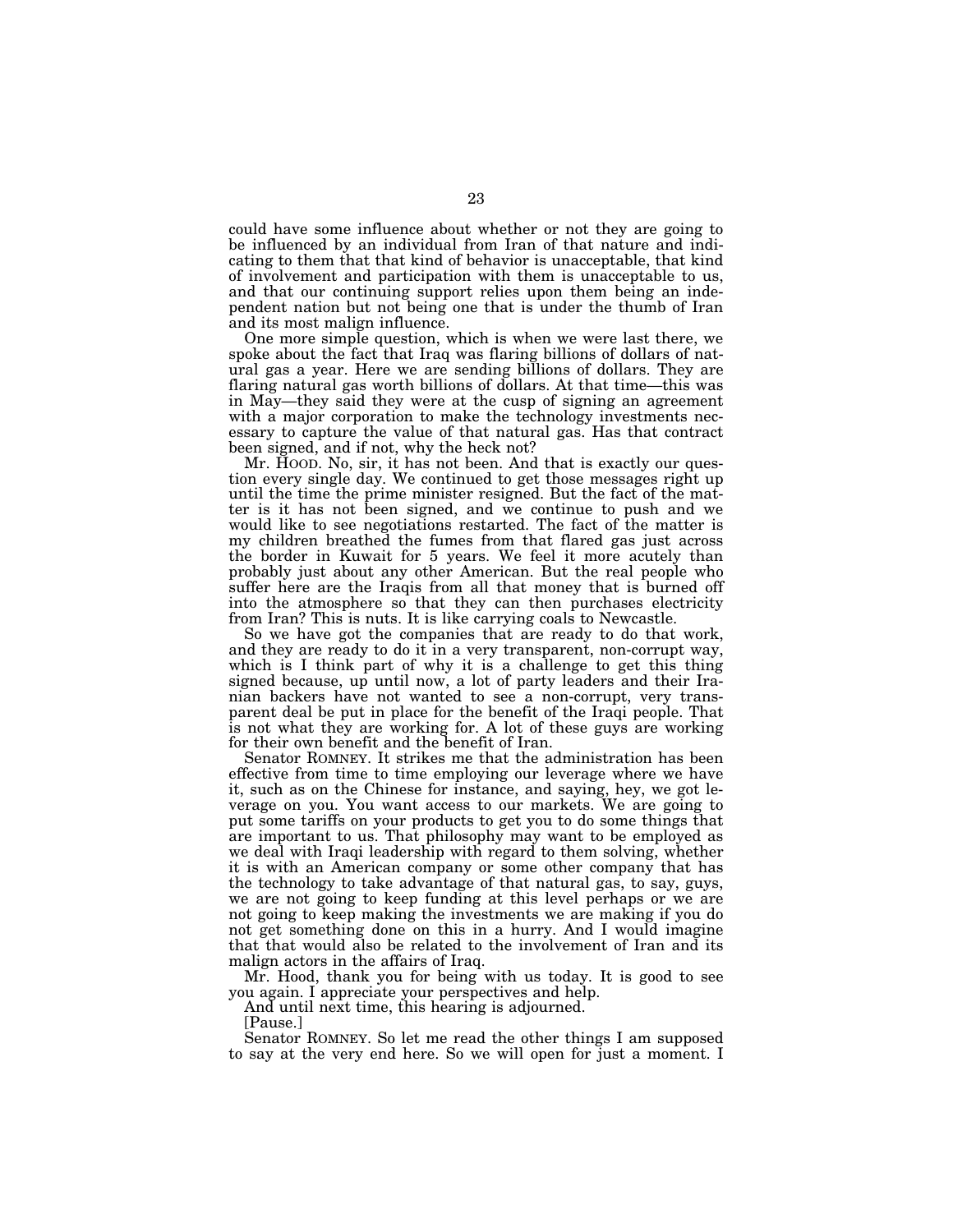know I have a script, which is in here somewhere. There it is. We will get to it. I am supposed to keep the record open. There we go. Thank you for our witness.

And for the information of members, the record will remain open until the close of business on Friday, including for members to submit questions for the record.

And with the thanks of the committee, the hearing is now adjourned again.

#### [Whereupon, at 4:05 p.m., the hearing was adjourned.]

#### ADDITIONAL MATERIAL SUBMITTED FOR THE RECORD

#### RESPONSE OF HON. JOEY HOOD TO QUESTION SUBMITTED BY SENATOR TED CRUZ

*Question*. Does the State Department assess that it would be in America's national security interest to provide money to the Government of Lebanon even if that government was controlled or unduly influenced by Hezbollah?

Answer. The U.S. government works assiduously to prevent the use of U.S. government funds from benefitting individuals or entities associated with terrorist groups, particularly Hezbollah. U.S. foreign assistance to Lebanon aims to counter Hezbollah's narrative and influence and build the institutions of the Lebanese State. U.S. economic aid is not provided directly to the Lebanese government, but implemented through NGOs and international organizations. U.S. security assistance provides training and equipment to the Lebanese Armed Forces and Internal Security Forces to build capable and committed partner forces for the United States.

*Question*. What percent of U.S. assistance to Lebanon was used for activities or operations aimed at disarming Hezbollah in 2019? A rough estimate or a range will be sufficient.

Answer. U.S. military assistance to the LAF does not focus on direct disarmament, but rather focuses on developing the LAF as an institutional counterweight to Hezbollah's influence and freedom of action. Since 2006, the United States has provided over \$2 billion in security assistance to the LAF and ISF. U.S. assistance to the LAF has helped it to increase its ability to act as the exclusive legitimate defender of Lebanon's sovereignty, enabling it to defend Lebanon from violent extremist organizations, including ISIS.

*Question*. What percent of U.S. assistance to Lebanon was used for activities or operations aimed at disrupting Hezbollah activities short of disarming them in 2019, e.g. through roadblocks? A rough estimate or a range will be sufficient.

Answer. With complementary diplomatic efforts, the entirety of U.S. security assistance to Lebanon since 2006 has been an integral part of the Department's strategy to support state institutions and security agencies in order to bolster stability and counter Hezbollah's malign influence in Lebanon and in the region. Over the past several months, the LAF has undertaken a series of security actions, including maintaining security cordons and roadblocks, that have prevented or deterred Hezbollah from intimidating or harming peaceful protesters.

*Question*. You testified on December 4 that funding the Lebanese Armed Forces (LAF) bolsters American national security because it helps to dissolve Hezbollah's narrative that they are the only legitimate defender of the people of Lebanon. Please describe: Which parts of Hezbollah's narrative have been dissolved due to U.S. assistance since 2006? Which parts of Hezbollah's narrative remain to be dissolved? According to State Department assessments, how much more assistance from the U.S. will be necessary to dissolve these remaining parts of Hezbollah's narrative?

Answer. According to a December 2019 GAO Report, the LAF's border security and counterterrorism capabilities notably improved from 2013 to 2018, undercutting Hezbollah's long-standing, disingenuous claim that state institutions are not sufficient to protect Lebanon. With the support of U.S. training and equipment, the LAF has defeated ISIS in Lebanon, reasserted control over Lebanese territory along its border with Syria, and increased its presence in southern Lebanon in support of UNIFIL. These improvements undercut Hezbollah's unfounded argument that its weapons are necessary to protect Lebanon's sovereignty. During the recent protests, the LAF helped contain the violence and protect protestors.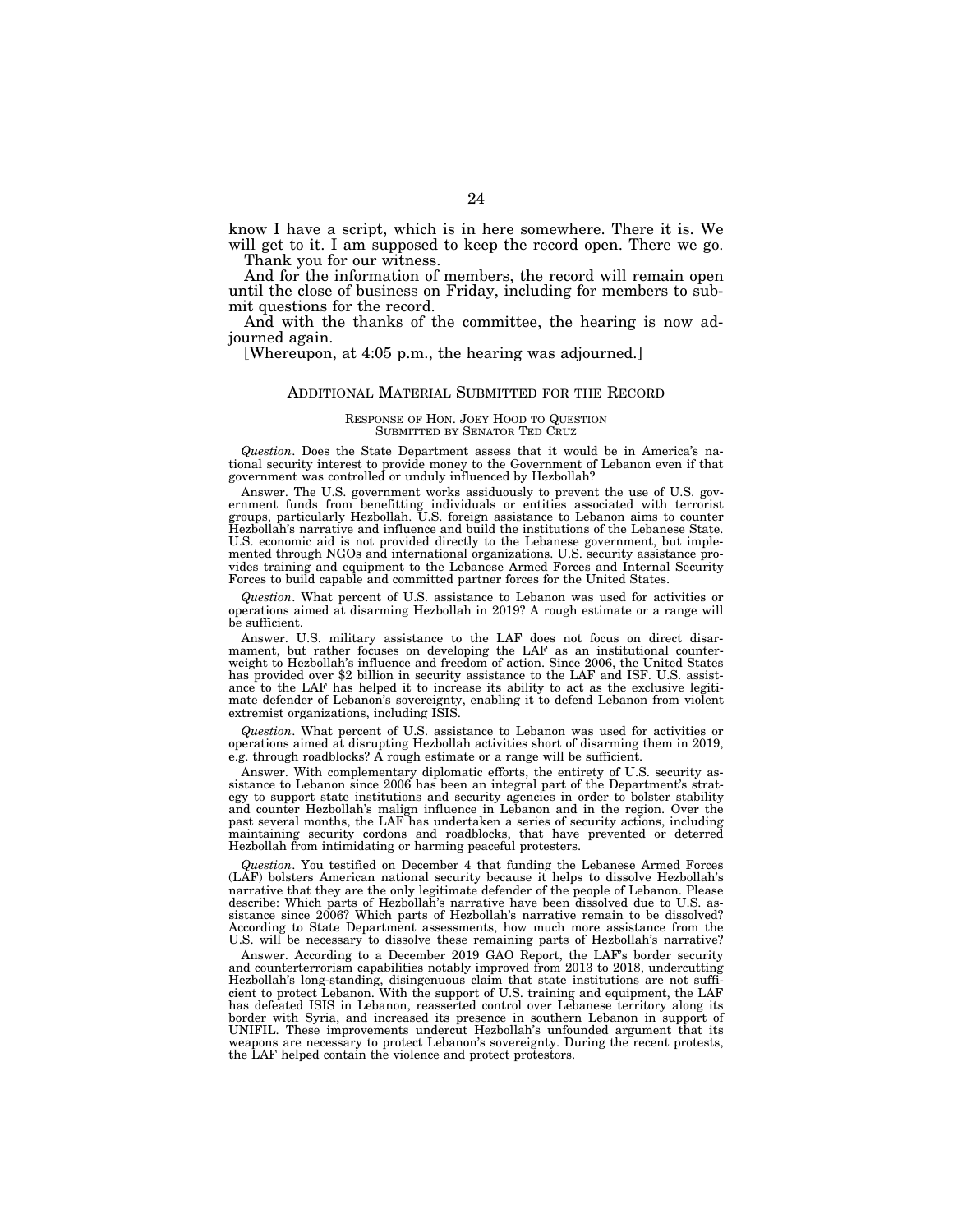*Question*. You testified on December 4 that the LAF hasn't moved to disarm Hezbollah pursuant to their obligations under U.N. Security Council resolution 1701 because the Government of Lebanon has not directed them to do so. You added that it is a decision for them to make. Please describe: Why hasn't the Government ordered the LAF to disarm Hezbollah? The degree to which the LAF is under the authority of Lebanon's civilian government. The degree to which th pendent of Lebanon's civilian government.

Answer. The LAF's leadership acts to fulfill its mission under the guidance of Lebanon's civilian leadership. It is unlikely the LAF, which responds to the civilian authorities in Lebanon, would be ordered to disarm Hezbollah by force.

*Question*. Please describe the degree to which Hezbollah exercises influence or control over the Beirut–Rafic Hariri International Airport or facilities located within the airport.

Answer. The United States government is concerned about Hezbollah's influence at ports of entry into Lebanon, including at the airport. As U.S. Treasury Assistant Secretary Marshall Billingslea stated publicly last September, Hezbollah ''engages in a wide range of illicit business activities in Lebanon, [that are] well outside the financial sector," including, he said, "the abuse of the airport and the seaports.

*Question*. Please describe the degree to which Hezbollah exercises influence or control over the Port of Beirut or facilities located within the port.

Answer. The influence Hezbollah exerts over ports of entry remains of considerable concern and denies the Lebanese people the benefit of customs revenue, significant given the large budget deficits Lebanon continue to face. In order to combat Hezbollah's influence, the U.S. Department of the Treasury's Office of Foreign Assets Control (OFAC) designated under Executive Order 13224 Hezbollah security official Wafiq Safa for acting for or on behalf of Hezbollah. As head of Hezbollah's security apparatus, Safa exploited Lebanon's ports and border crossings to smuggle contraband, facilitate Hezbollah travel, and facilitate the passage of illegal drugs and weapons into the seaport of Beirut, routing certain shipments to avoid scrutiny.

*Question*. Hanin Ghaddar, an expert on Lebanon from The Washington Institute for Near East Politics, testified to Congress in November that should the U.S. fail to cover the salaries of LAF soldiers, those soldiers may be unable to prevent Hezbollah from seizing U.S. weapons: Has the State Department conducted an assessment regarding the likelihood of such scenarios? What measures has the State Department taken to ensure that weapons we've provided to Lebanon do not fall into Hezbollah's hands, whether or not we pay for LAF salaries? Have you briefed the relevant committees of jurisdiction on those contingencies, and if so, at what level?

Answer. The Department of State and USAID work assiduously to prevent the use of U.S. government funds from benefitting individuals or entities associated with terrorist groups, particularly Hezbollah. The LAF places a high priority on maintaining its exemplary track record with U.S. government-provided equipment and fully complies with end-use monitoring requirements that mitigate the risk of any assistance being diverted to Hezbollah. We assess that given the LAF's strong track record, it will continue to execute its mandate effectively.

*Question*. How many operations against ISIS did the LAF conduct in 2019?

Answer. In 2019, the Lebanese Armed Forces (LAF) facilitated the arrests of approximately 25 individuals associated with ISIS, including individuals who carried out terrorist attacks in Lebanon and those planning attacks. The Department can provide more detailed information on LAF operations in a classified setting.

> AMER FAKHOURY'S LEGAL TEAM DOCUMENT SUBMITTED BY SENATOR JEANNE SHAHEEN

#### AMER FAKHOURY: A GRAVELY ILL AMERICAN CITIZEN ILLEGALLY DETAINED IN LEBANON

#### (Information Compiled by the Legal Team of Amer Fakhoury)

Amer Fakhoury is an American citizen who, in contravention of Lebanese and international law, has been detained without charges in Lebanon since September 12, 2019. He is gravely ill and requires urgent medical treatment in the United States. His family, lawyers, and the U.S. Government are urging the Lebanese Government to release him on humanitarian grounds.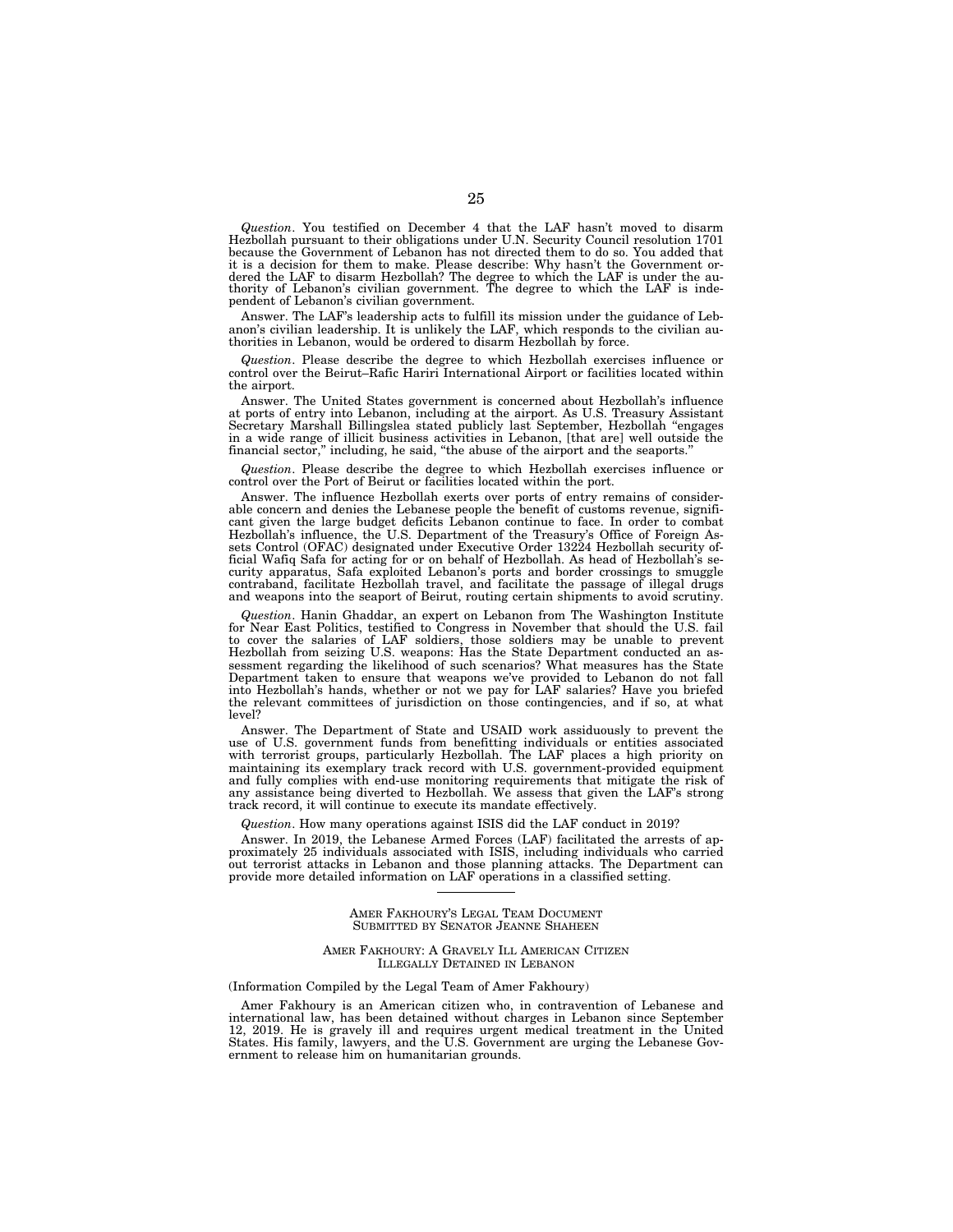#### **BACKGROUND**

Amer grew up in Marjeyoun, in the south of Lebanon. In 1983, he joined the Southern Lebanese Army (SLA). He was assigned to Khiam Prison from 1989 to 1996. He was never involved in the interrogation or torture of prisoners. In 1996 he left the SLA, after advocating for an end to the occupation. He started a building materials business. When the occupation ended in May of 2000, those who had served with the SLA, including Amer, received credible death threats. Amer fled Lebanon, through Israel, for his safety as well as the safety of his family—eventually settling in the United States. He traveled on ''laissez-passer'' documents. He never held an Israeli passport. After arriving in the United States, Amer did not cross the Atlantic until he returned to Lebanon in September of 2019. Amer is a United States citizen.

#### PRIOR TO HIS ARRIVAL IN LEBANON IN SEPTEMBER, THERE WERE NO PENDING CASES, CHARGES OR ACCUSATIONS AGAINST AMER

Over the last three decades Khiam prison and the SLA have been investigated and documented exhaustively by journalists, international organizations, NGOs, political groups, and agencies of the Lebanese Government. In 2018, a 1996 collaboration charge and conviction against Amer officially was dismissed under Article 163 of the Lebanese penal code. As such, under Lebanese law, he cannot be charged with this crime again. Despite all of the investigations and the coverage of Khiam Prison, no other charges or accusations, official or unofficial, were lodged against Amer.

In fact, in August of 2018, Amer received official acknowledgement, in writing, that there were no accusations against him in Lebanon from:  $\tilde{1}$ ) the Military Tribunal; 2) the General Directorate of General Security and the Ministry of Justice; 3) the Internal Security Forces in the form of Attestation of no Legal Pursuits; and 4) the Internal Security Forces in the form of the standard Record of No Conviction.

In September 2018, Amer met a senior official of the Ministry of Foreign Affairs 1 at an event at the Our Lady of the Cedars of Lebanon Church in Boston, Massachusetts. Amer told this official about his background, and that he had received legal clearance from the Lebanese Government. The official told Amer to send his complete file to the embassy and that he would have his subordinates check to assure that there were no matters that might preclude his return. He encouraged Amer to come back to Lebanon. Amer then received assurances from Lebanese government officials that there were no legal matters that might interfere with his return.

Based on the official documents and assurances from Lebanese officials, Amer returned to Lebanon for a brief visit on September 4. His passport was seized at the airport. A week later, on September 12, an article appeared in Al Akhbar newspaper. This article contained a series of new and false accusations, including that Amer was called "the Butcher of Khiam" and that he was guilty of torture and murder. On the same day the al Akhbar article appeared, Amer was arrested. Certain outlets in the Lebanese media have subsequently smeared Amer and accused him of taking part in a number of crimes. These allegations are patently false. Some of the allegations contained in these reports occurred during a period when Amer was not at the Khiam prison barracks.2 Others are alleged to have taken place in locations other than Khiam<sup>3</sup> and have been attributed until now to other men.<sup>4</sup> Finally, some of these false reports contain accusations from individuals who have written extensively of their experiences in Khiam without ever before accusing Amer of any crimes or abuse.5

#### AMER IS BEING HELD WITHOUT BOND PRESUMABLY FOR ACCUSATIONS THAT CANNOT POSSIBLY LEAD TO CHARGES UNDER LEBANESE LAW

Amer has been unable to obtain appropriate due process before the Military Tribunal. The accusations against him are for alleged crimes that are more than two decades old, well outside the maximum non-tolling 10-year statute of limitations, and yet he remains uncharged, and incarcerated without bond.6

The U.S. Government as well as Amer's lawyers have spoken with Lebanese officials at the highest levels. These officials freely admit that ''the file is empty,'' and that Amer received legitimate and official legal clearance before traveling to Lebanon citing that under Lebanese law ''there can be no legal charges against him.'' Yet, Amer remains in custody, without charges and with limited time to seek adequate medical attention to treat his life-threatening illness.